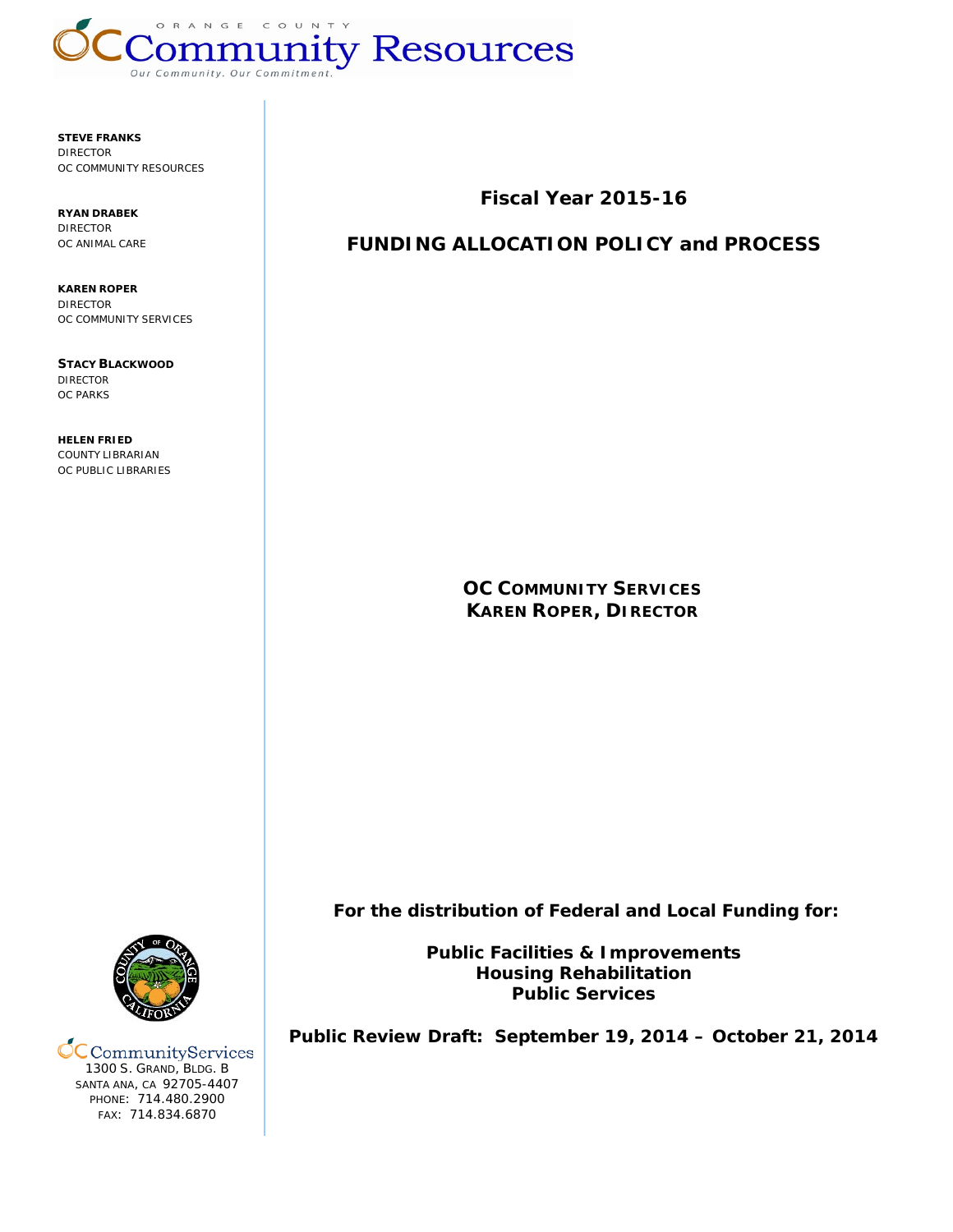# **TABLE OF CONTENTS**

| <b>Section</b> | <b>Topic</b>                                                        | Page      |
|----------------|---------------------------------------------------------------------|-----------|
|                |                                                                     |           |
|                | Ι.                                                                  |           |
|                |                                                                     |           |
|                |                                                                     |           |
|                |                                                                     |           |
|                |                                                                     |           |
|                |                                                                     |           |
|                | $\Pi$ .                                                             |           |
|                |                                                                     |           |
|                |                                                                     |           |
|                |                                                                     |           |
|                |                                                                     |           |
|                |                                                                     |           |
|                |                                                                     |           |
|                |                                                                     |           |
|                |                                                                     |           |
|                | G. Performance                                                      |           |
| III.           |                                                                     |           |
| <b>Tables</b>  |                                                                     |           |
|                | Table 1 Fiscal Years 2010-14 Funding Allocations                    | 4         |
|                | Table 2 Estimated Funding Allocations proposed for FY 2015-16       | 5         |
|                | Table 3 Housing Needs - Urban County                                | $9 - 11$  |
|                | Table 4 Housing and Community Development Activities - Urban County | $12 - 13$ |
|                | Table 5 Homeless Needs Including HOPWA-Urban County                 | 14        |
|                | Table 6 Non-Homeless Special Needs Including HOPWA-Urban County     | 14        |
|                | Table 7 FY 2010-14 Federal Funds Allocation for High Priority Needs | 15        |
|                | Table 8 Performance Outcome Measurement System                      | 21        |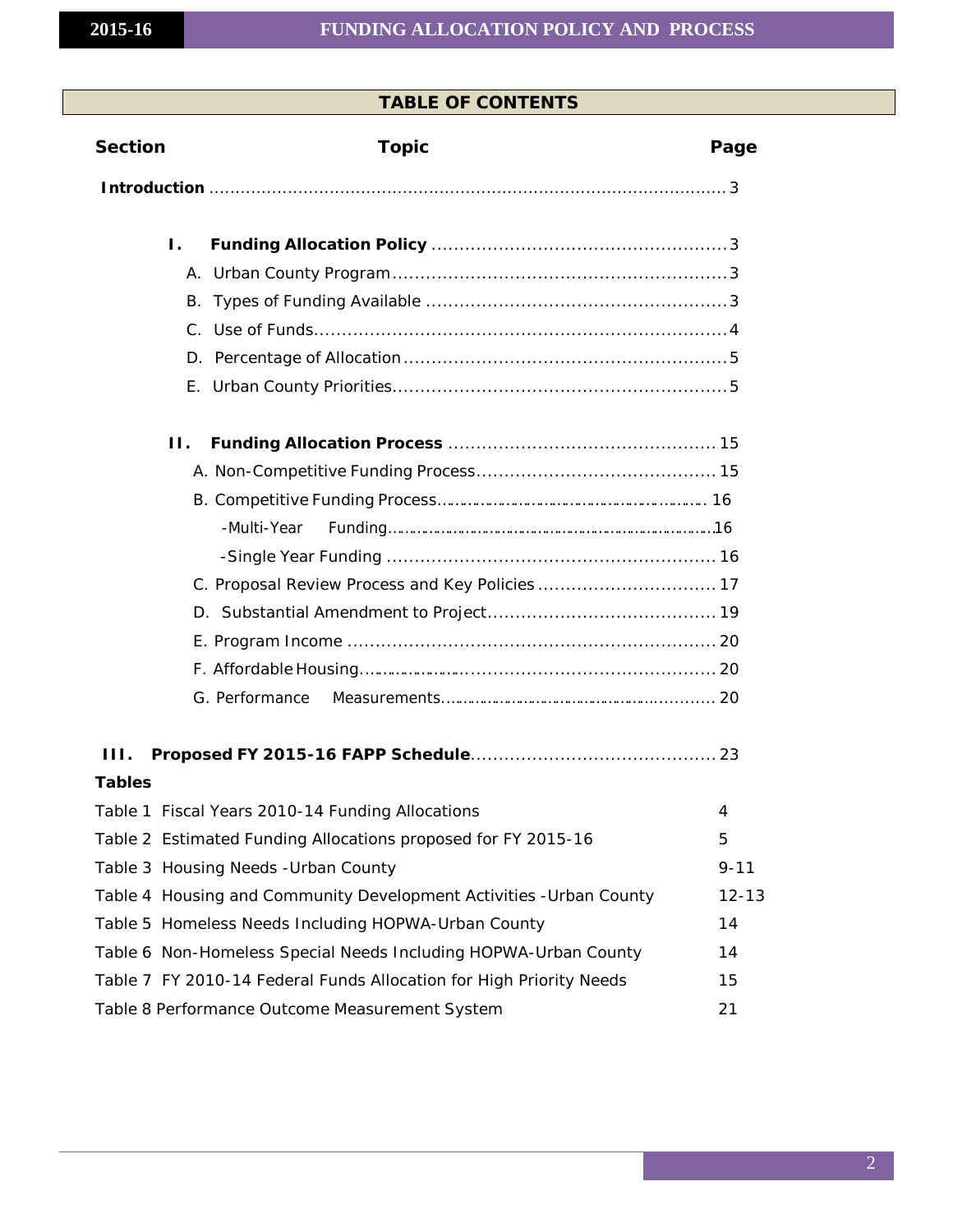# <span id="page-2-0"></span>**Introduction**

Under Title I of the Housing and Community Development Act of 1974, as amended, Orange County meets the qualifications of an Urban County. Under Federal regulations, Urban Counties are eligible to receive and allocate Community Development Block Grant (CDBG), Home Investment Partnership Program (HOME), and Emergency Solutions Grant (ESG) funds. OC Community Services acts as the lead agency for administrating each program, under the direction of the U.S. Department of Housing and Urban Development (HUD).

The FY 2015-16 Funding Allocation Policy and Process (FAPP) is a planning document that marks the first year of the FY 2015-19 Consolidated Plan (ConPlan). The primary purpose of the FAPP is to utilize priorities listed in the ConPlan to address local housing and community development needs with Federal and local resources in preparing the Annual Action Plan (AAP). The FY 2015-19 Citizen Participation Plan (CPP), Consolidated Plan (ConPlan) and Annual Action Plan (AAP) will be presented to Orange County Board of Supervisors at a Public Hearing on May 5, 2015.

The new FY 2015-19 ConPlan and Citizen Participation Plan are currently under development. Any changes in funding priorities to the previous FY 2010-14 ConPlan will be reflected in the FY 2015-16 Annual Action Plan and subsequent FAPP documents.

The FAPP also includes estimated funding goals for eligible housing, community development, and/or economic development activities; the process for distributing funding; funding priorities; funding exceptions; and overall requirements to be met when using Federal and local funds.

In order to qualify for funding under the CDBG, HOME or ESG program HUD uses 80 percent of the Area Median Income (AMI) to determine eligibility. Therefore, projects and activities must ensure that persons being served have incomes at or below 80 percent AMI.

In compliance with HUD regulations (CFR 91.105), OC Community Services provides a 30-day public review and comment period for the following documents: the FAPP, AAP, and any substantial amendments to the AAP.

# <span id="page-2-2"></span><span id="page-2-1"></span>**I. Funding Allocation Policy**

# **A. Urban County Program**

The Orange County Urban County Program is comprised of eleven (11) cities with populations under 50,000 (participating cities), three (3) cities, Aliso Viejo, Placentia and Yorba Linda, with populations over 50,000 (metropolitan cities) and unincorporated areas of Orange County. The eleven (11) participating cities include Brea, Cypress, Dana Point, Laguna Beach, Laguna Hills, Laguna Woods, La Palma, Los Alamitos, Seal Beach, Stanton, and Villa Park. These cities are not eligible to receive Community Planning and Development (CPD) program funds directly from HUD and have opted to participate in the Urban County Program. The cities of Aliso Viejo, Placentia and Yorba Linda, with populations of over 50,000, are eligible to participate as an entitlement jurisdiction and have elected to join with the Urban County Program as metropolitan cities.

# <span id="page-2-3"></span>**B. Types of Funding Available**

The Urban County Program annually receives Federal and local funds to allocate to projects and activities that meet identified needs as stated in the Con Plan. The following types of funding are anticipated to be available during FY 2015-16: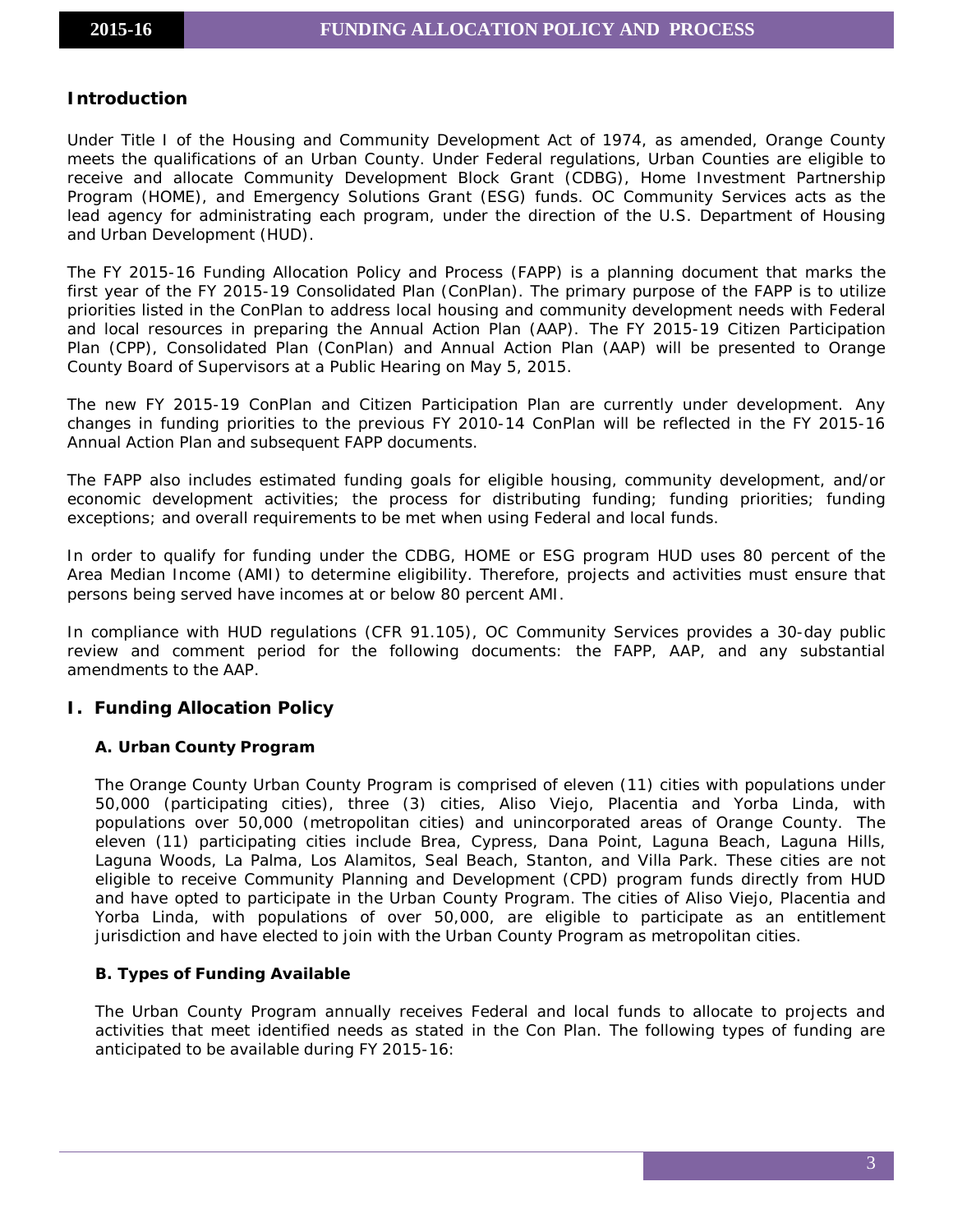#### Federal Funds

Community Development Block Grant (CDBG-14.218), Emergency Solutions Grant (ESG-14.231), Home Investment Partnership Program (HOME-14.239) and program income generated from repayments or other funding accrued and collected from previously funded CDBG and HOME projects.

#### Local Funds

Orange County Housing Authority Operating Reserves/Housing Support Services (HSS) Program, Housing Successor Agency and Strategic Priority Affordable Housing, if available.

# <span id="page-3-0"></span>**C. Use of Funds**

The Urban County Program allocates Federal and local funds to a variety of projects and activities including the development of housing (both permanent and rental), improvements to public facilities, acquisition of land, and public services. Table 1 (below) identifies those Federal and local funds allocated in years 1-5 of the FY 2010-14 Con Plan.

| TABLE 1:<br>FY 2010-14 FUNDING ALLOCATIONS |                                                                                                                                                           |             |                   |    |                   |    |             |                |    |                |
|--------------------------------------------|-----------------------------------------------------------------------------------------------------------------------------------------------------------|-------------|-------------------|----|-------------------|----|-------------|----------------|----|----------------|
|                                            | FY 2010-11                                                                                                                                                |             | FY 2011-12        |    | FY 2012-13        |    | FY 2013-14  | FY 2014-15     |    | <b>Funding</b> |
| <b>Federal Program Funds</b>               | Year 1                                                                                                                                                    |             | Year <sub>2</sub> |    | Year <sub>3</sub> |    | Year 4      | Year 5         |    | <b>Totals</b>  |
| <b>CDBG</b>                                | \$<br>4,365,598                                                                                                                                           |             | \$3,635,618       | \$ | 3,007,051         | \$ | 3,069,555   | \$3,042,788    | \$ | 17,120,610     |
| <b>HOME</b>                                | \$<br>1,734,317                                                                                                                                           |             | \$1,522,759       | \$ | 927,060           | \$ | 900,382     | \$<br>954, 654 | \$ | 6,039,172      |
| <b>ESG</b>                                 | \$<br>165,631                                                                                                                                             | \$          | 257,711           | \$ | 293,594           | \$ | 219,373     | \$<br>249, 367 | \$ | 1,185,676      |
| <b>Subtotal Federal Funds</b>              | \$<br>6,265,546                                                                                                                                           |             | \$5,416,088       |    | \$4, 227,705      |    | \$4,189,310 | \$4,246,809    |    | \$24,345,458   |
| Reprogrammed /PI Federal Funds/CDBG-R      |                                                                                                                                                           |             |                   |    |                   |    |             |                |    |                |
| <b>CDBG Program Income</b>                 | \$<br>144,000                                                                                                                                             | \$          | 240,736           | \$ | 100.000           | \$ | 70,000      | 200,000        | \$ | 754,736        |
| <b>CDBG Reprogrammed</b>                   | \$<br>1,134,053                                                                                                                                           | \$          | 607,795           | \$ | 557,821           | \$ | 66,429      | 493,293        | \$ | 2,859,391      |
| CDBG-R (FY 2009 balance)                   | \$<br>1,035,535                                                                                                                                           | \$          | 73,811            | \$ | $\Omega$          | \$ |             |                | \$ | 1,109,346      |
| <b>ESG Reprogrammed</b>                    | 0                                                                                                                                                         |             | $\Omega$          | \$ | 116,960           | \$ |             |                | \$ | 116,960        |
| <b>HOME Program Income</b>                 | \$<br>172,000                                                                                                                                             | \$          | 140,000           | \$ | 200,000           | \$ | 200,000     | 200,000        | \$ | 912,000        |
| <b>Subtotal Reprogrammed Funds</b>         | \$<br>2,485,588                                                                                                                                           |             | .062,342<br>\$1   | \$ | 974,781           | \$ | 336,429     | 893,293        | \$ | 5,752,433      |
| <b>Total Federal Funding</b>               | \$<br>8,751,134                                                                                                                                           | $$^{\circ}$ | 478,430           | \$ | 5,202,486         | \$ | , 525, 739  | 5,140,102      | \$ | 30,097,891     |
| <b>Other Funds</b>                         |                                                                                                                                                           |             |                   |    |                   |    |             |                |    |                |
| 15U Housing Funds/15B Funds                | \$<br>127,295                                                                                                                                             |             | \$300,000         | \$ | 111,776           | \$ | 117,000     | 156,837        |    | \$<br>812,908  |
|                                            |                                                                                                                                                           |             |                   |    |                   |    |             |                |    |                |
| <b>Total Federal Funds</b>                 | \$<br>8,878,429                                                                                                                                           |             | \$1,778,430       | \$ | 5,314,262         | \$ | 4,642,739   | 5.296.939      |    | \$30,910,799   |
|                                            | Note* Table 1 includes the Metro City, City of Yorba Linda, in Years 1 and 2, and the reprogramming of federal funds from projects funded in prior years. |             |                   |    |                   |    |             |                |    |                |

Other multiple funding sources are available to the County but not addressed in this planning document. Community development, housing, and economic development goals can be met with supplemental funds that are provided by the State, County and other Federal programs to leverage with the AAP Federal funds addressed in this plan from the following programs:

| OC COMMUNITY SERVICES OTHER FUNDING |            |              |            |            |            |                  |  |  |  |  |
|-------------------------------------|------------|--------------|------------|------------|------------|------------------|--|--|--|--|
|                                     | FY 2010-11 | FY 2011-12   | FY 2012-13 | FY 2013-14 | FY 2014-15 | <b>Funding</b>   |  |  |  |  |
| <b>Recovery Act 2009 Funds</b>      |            |              |            |            |            |                  |  |  |  |  |
| HPRP (FY 2009 balance forward)      | .075,603   | 290,000<br>S |            |            |            | 1,365,603<br>\$  |  |  |  |  |
| NSP (balance forward)               | 810,516    | 92.846       | 221.461    |            |            | \$1,124,823      |  |  |  |  |
| NSP 3 (balance forward)             |            |              | 775.074    | 229.874    |            | 1,004,948<br>\$. |  |  |  |  |
| <b>Total Recovery Funds</b>         | .886.119   | 382.846      | 996.535    | 229.874    |            | \$3,495,374      |  |  |  |  |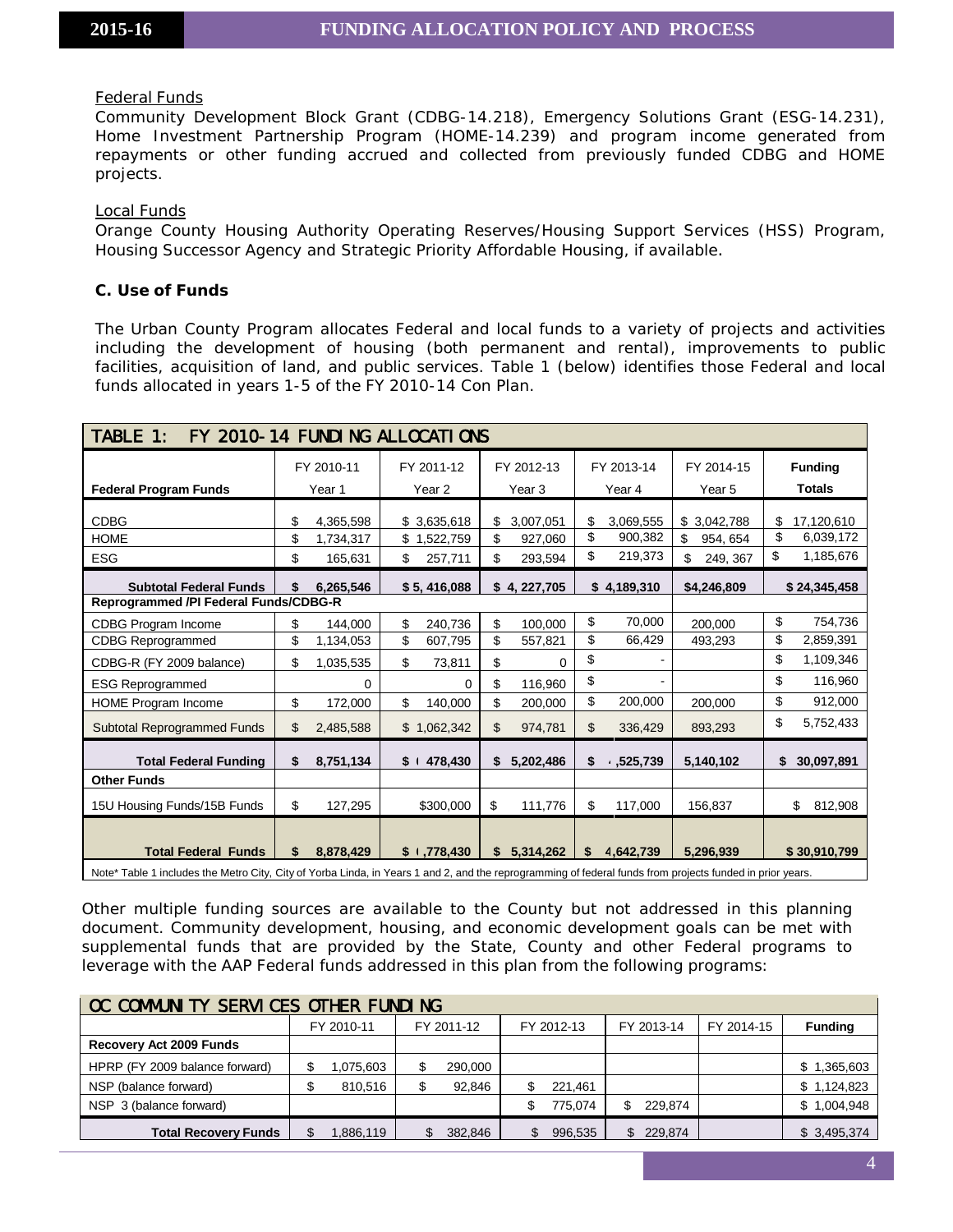| <b>Local Funds</b>                                           |           |              |           |              |           |              |
|--------------------------------------------------------------|-----------|--------------|-----------|--------------|-----------|--------------|
| Redevelopment                                                | 500,000   | \$13,216,089 |           |              |           | \$20,716,089 |
| <b>Housing Successor Agency</b>                              |           |              |           | \$14,903,990 | \$850,000 | \$15,753,990 |
| <b>Total Redevelopment/Housing</b><br><b>Successor Funds</b> | 7.500.000 | \$13,216,089 |           | \$14,903,990 | \$850,000 | \$36,470,079 |
| <b>Total Other Funding:</b>                                  | 9.386.119 | \$13.598.935 | \$996.535 | \$15,133,864 | \$850,000 | \$39,965,453 |
|                                                              |           |              |           |              |           |              |

<span id="page-4-0"></span>\*Stimulus Funds and Redevelopment funding were allocated under separate Board Action. Redevelopment funding was eliminated by the State FY 2012-13

#### **D. Percentage of Allocation**

Based on the need identified in the previous FY 2010-14 Con Plan, OC Community Services is estimating the percentage of funds to allocate toward each proposed activity for the FY 2015-16 AAP. The percentages identified in Table 2 (below) were derived from Tables 3, 4, 5, and 6 of the 5-Year Needs Assessment based by priority needs identified in the previous Con Plan as follows (these figures are subject to adjustment based on the development of the FY 2015-19 ConPlan):

- Table 3 Housing Needs,
- Table 4 Housing and Community Development Activities,
- Table 5 Homeless Needs,
- Table 6 Non-Homeless for Special Needs Populations including HOPWA.

| <b>ESTIMATED FUNDING ALLOCATIONS PROPOSED FOR FY 2015-16</b><br>TABLE 2:                                                                     |               |
|----------------------------------------------------------------------------------------------------------------------------------------------|---------------|
|                                                                                                                                              | % Range       |
| Affordable Housing *<br>(Assumes all HOME funds including 15% Home CHDO mandate and funding for<br>both affordable rental and homeownership) | $22\%$ - 29%  |
| Housing Rehabilitation (CDBG)                                                                                                                | 15% - 25%     |
| Public Facilities and Improvement (CDBG)                                                                                                     | $22\% - 24\%$ |
| <b>Public Services</b><br>(Includes Maximum CDBG limit of 15%, plus ESG, and local funding, if available)                                    | $18\% - 22\%$ |
| <b>Percentage of Total Funding</b>                                                                                                           | 100%          |

Source: OC Community Services

Affordable Housing funding is distributed through a separate process.

Because the FAPP is a forward planning document, the allocation percentages listed in Table 2 may differ from actual dollars expended based on the number of applications received and funded. The percentages may change also based on final allocations of funds from HUD and calculation of any recaptured funds available from the prior fiscal years. If demand for one activity is under subscribed and funds are available to allocate to another eligible activity, which is oversubscribed, OC Community Services may recommend to the Orange County Board of Supervisors that funding percentages change to meet local needs.

Based on funding levels, not all projects that score the minimum 70 points required for consideration for funding may be recommended for preliminary funding. Those projects may be placed on a Wait List and will be considered for funding in the future should additional recaptured or reprogrammed dollars become available. However, due to limited resources OC Community Services may also recommend funding projects that were not funded to capacity prior to funding projects on the Wait List.

To avoid funding cuts, the County may utilize reprogrammed funds in FY 2015-16 to avoid cuts as funding is available and eligible.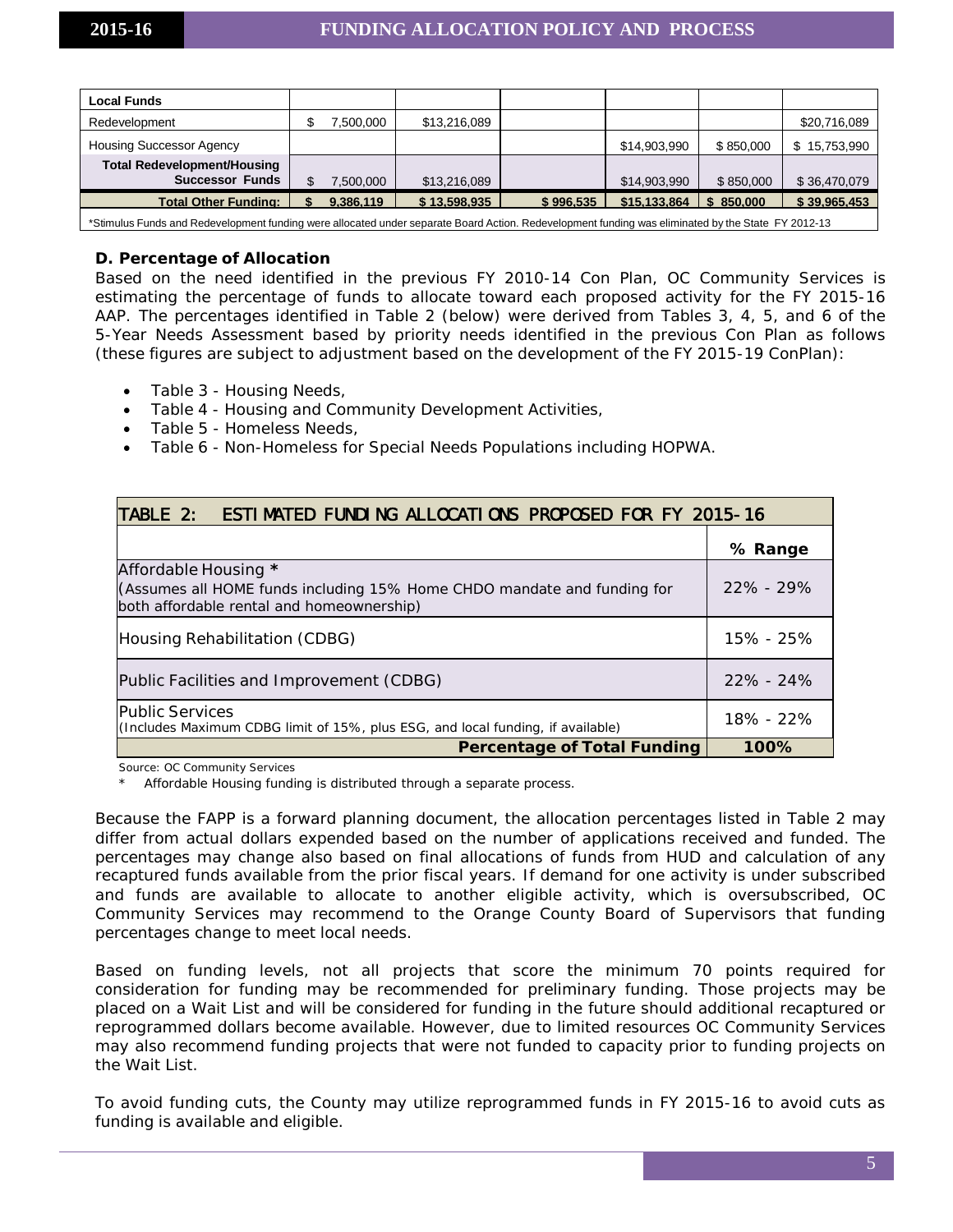# <span id="page-5-0"></span>**E. Urban County Priorities**

Priorities for the Urban County Program are established during the development of the Con Plan. The Con Plan identifies, within a five-year reporting period, Orange County's overall community development needs (i.e., Housing, Special Needs, and Housing and Community Developments Activities) for extremely low, low and moderate-income persons and households. Additionally, a major component of the Con Plan is the Strategic Plan that outlines Orange County's long-term goals and prioritizes its housing and non-housing needs. The Strategic Plan also presents a comprehensive approach to addressing homelessness through a Continuum of Care System (CoC).

To better understand local needs a comprehensive Housing and Community Development Needs Survey was distributed to residents living in participating jurisdictions in the Urban County Program by the following means:

- Made available and collected at community centers and public counters;
- Mailed to social service providers, unincorporated areas and city residents;
- Distributed at community meetings for input;
- Made available on the World Wide Web for general public input.
- Annually each Organization is responsible to conduct public hearings (City Council, Board of Supervisors, Non Profit Board Meetings, etc.) to gather public input on activities to fund/apply for.

In addition to resident surveys, interviews were also conducted with Participating Cities and Orange County staff as well as Non-Profit Service Providers to further understand local needs. The development of the FY 2015-19 ConPlan also includes a survey process.

# **Priority Ranking:**

Based on the comprehensive Housing and Community Development Needs Survey, priority ranking was assigned to each category of need as follows:

- **High Priority:** Activities to address this need are expected to be funded with CPD funds during the five-year period.
- **Medium Priority:** If CPD funds are available, activities to address this need may be funded during the five-year period.
- **Low Priority:** The Urban County Program will not directly fund activities using CPD funds to address this need during the five-year period. However, the Urban County and participating cities may support applications for public assistance by other entities if such assistance is found to be consistent with the Con Plan.
- **No Such Need:** The Urban County Program finds there is no need for such activities or the need is already substantially addressed. The Urban County Program will not support applications for public assistance by other entities for activities where no such need has been identified.

For the purposes of allocating Federal and local resources overall priority will be given to projects that meet a "High" priority need.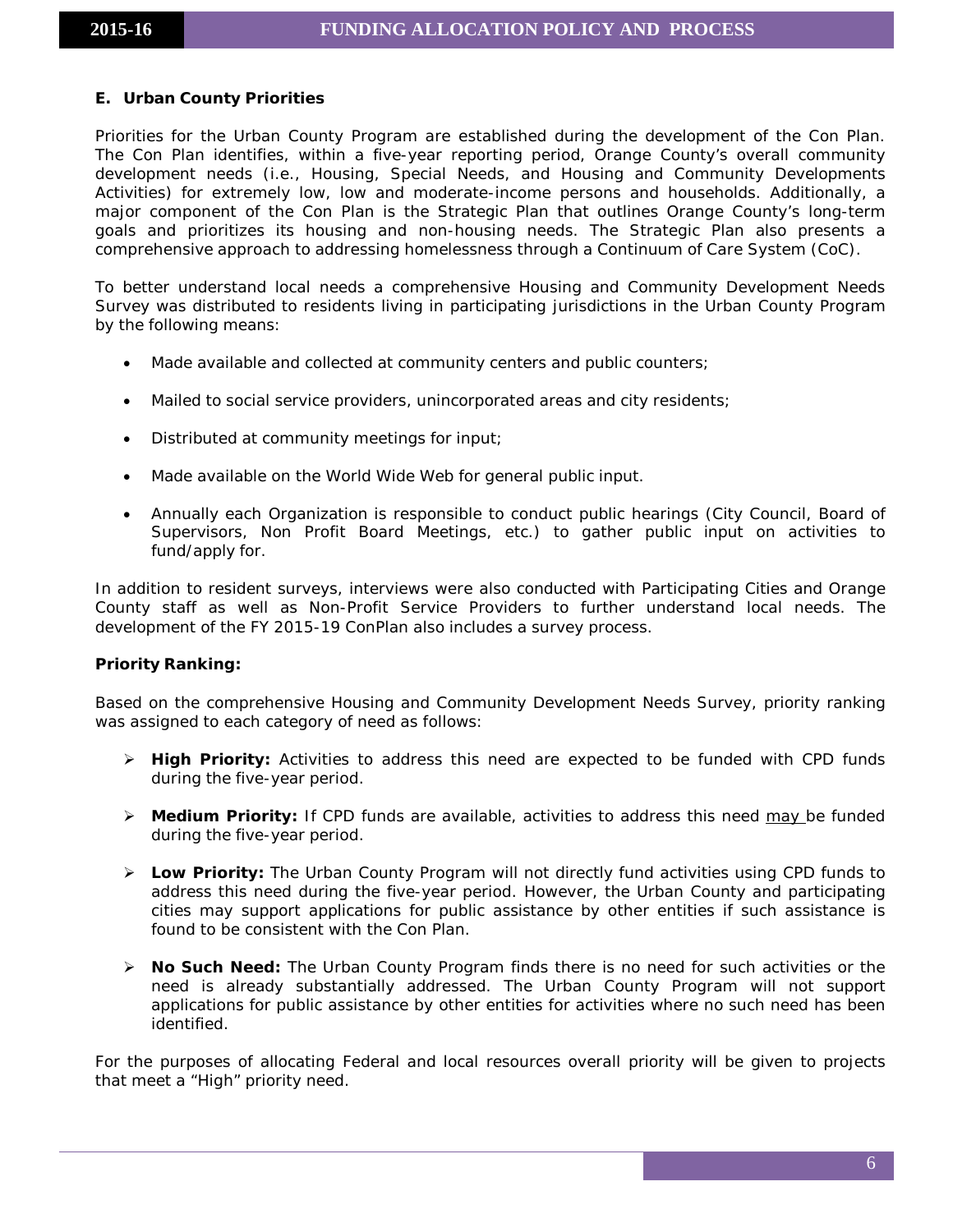# **Additional Priorities:**

The following are examples of additional project and activity types that will be considered for funding although they did not appear on the Housing and Community Development Needs Assessment Survey.

- Homeless Services activities that are identified within the County's Ten-Year Plan to End Homelessness;
- Public Services projects filling the gap in the Homeless CoC which were not filled by SuperNOFA Homeless Assistance funding;
- Projects with a "Regional Benefit".
- Projects that fulfill federal Regulations or assist in achieving compliance with Federal law (e.g. Non Compliance with ADA) awarded bonus points.

# **Projects Considered Non-Priority projects:**

The following is a list of projects and activity types that will not be given consideration for funding, as they are not a priority need.

- Projects that contain eligible activities not identified on the priority charts;
- Projects seeking funding for planning costs;
- Projects seeking funds for lead-based paint activity costs. These costs may be paid either through available rehabilitation funds or through funds received from other funding sources such as the Healthy-Homes, Lead-Based Paint Hazard Control Program.
- Improvements to streets/alleyways located outside of income-qualified census tracts.
- Projects involving the construction and installation of street signs.
- ADA improvements to buildings or portions thereof, which are used for the general conduct of government, that do not comply with 24 CFR570.200 (b) (1) and do not meet one of the three National Objectives of the CDBG Program.

#### **Exemptions from the Funding Allocation Process:**

In addition to priority and non-priority ranked projects, the Urban County Program also undertakes certain activities that are exempt from the competitive process:

- Administration The Urban County Program utilizes a percentage of OC Community Services allocations to administer the CDBG, ESG and HOME programs.
- Orange County's obligations to specific community centers within the unincorporated areas.
- Orange County's, Emergency Shelter Program to receive Public Services CDBG/ESG funds (or other appropriate source of funds) allocations on a non-competitive basis.
- Orange County's Emergency Shelter Program, and other low-threshold emergency shelters located in participating cities to receive remaining CDBG Public Services funds (capped at 15% of total CDBG allocation, plus receipted Program Income) and ESG funds.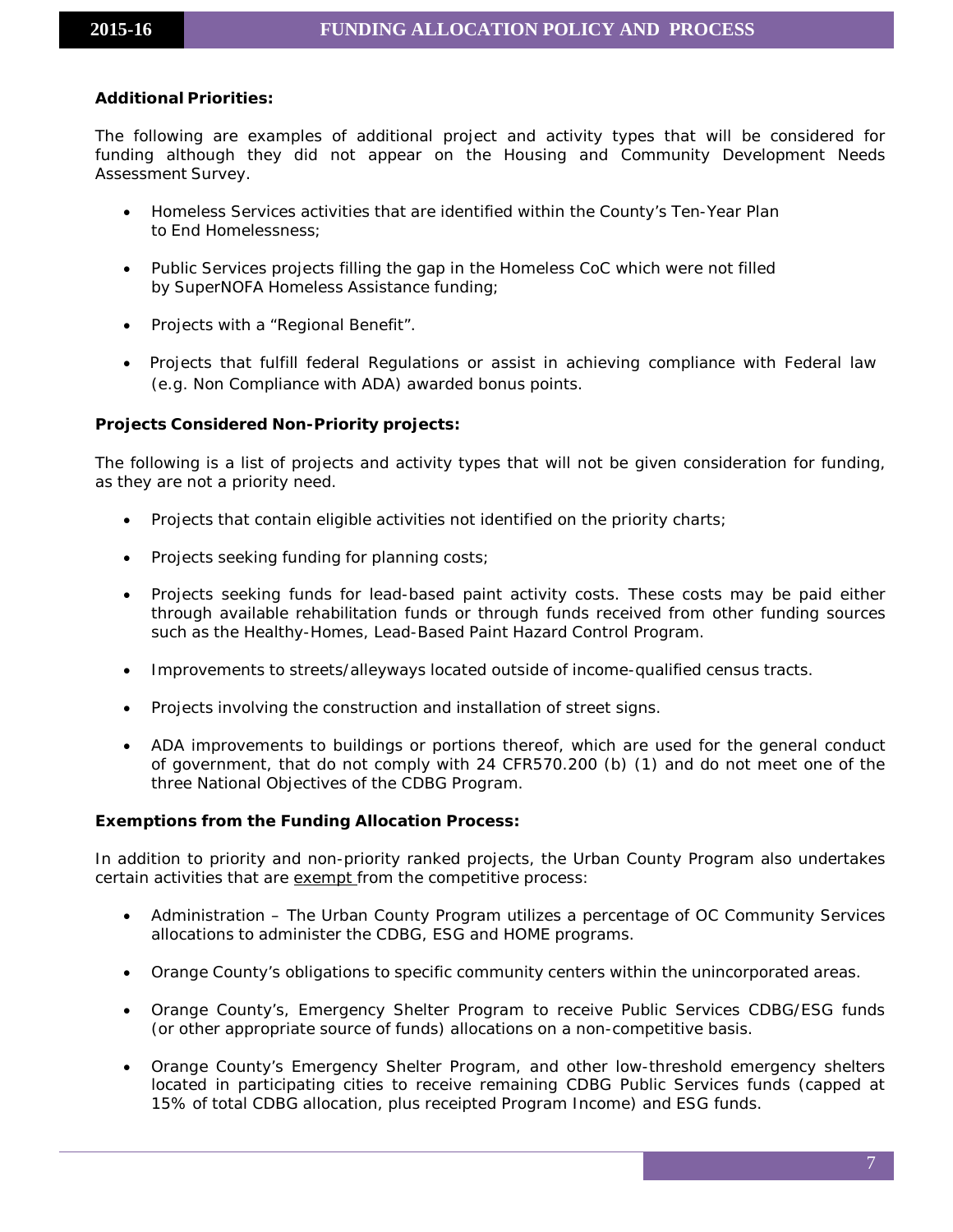• Fair Housing and Equal Opportunity related activities as mandated by HUD.

#### **Priority Activities**

To better illustrate the Urban County's Priority Needs, the following tables from the previous Con Plan were included in this document:

Table 3 Housing Needs identifies the five-year housing priorities for renters and owners within the Urban County.

Table 4 Housing and Community Development Activities provides a summary of the Urban County's five-year community development priorities for the following types of activities: Public Facilities and Improvements, Public Services, Infrastructure, Economic Development, and Planning and Administration.

Tables 5 and 6 Homeless Needs and Non-Homeless for Special Needs Including HOPWA summarizes the Five-Year priorities for the Homeless and Non-Homeless Special Needs Population in the Urban County.

Consistency with the 24 CFR Part 91 - Consolidated Submission for Community Planning and Development Programs. In September 2014, OC Community Services notified the public and interested stakeholders that the Urban County Program was starting to develop the FY 2015-19 ConPlan and four (4) community workshops and three (3) focus groups were scheduled to encourage citizen involvement and solicit community input are schedule for the following dates:

#### **Community Workshops:**

| Workshop 1 - Anaheim Independencia         | Workshop 2 - El Modena Community Center,    |
|--------------------------------------------|---------------------------------------------|
| Community Center, Anaheim                  | Orange                                      |
| Tuesday, September 23, 2014                | Wednesday, September 24, 2014               |
| $6:00 \text{ pm} - 8:00 \text{ pm}$        | $6:00 \text{ pm} - 8:00 \text{ pm}$         |
| Workshop 3 - Midway City Community Center, | Workshop 4 – Laguna Woods City Hall Council |
| Midway City                                | Chamber, Laguna Woods                       |
| Wednesday, October 1, 2014                 | Monday, October 6, 2014                     |
| $6:00 \text{ pm} - 8:00 \text{ pm}$        | $1:30 \text{ pm} - 3:30 \text{ pm}$         |

#### **Focus Groups**

| Workshop 1               | Workshop 2                                            | Workshop 3                 |  |  |
|--------------------------|-------------------------------------------------------|----------------------------|--|--|
| Laguna Woods City        | Hall,   County of Orange - 1300 S. Grand              | Thursday, November 6, 2014 |  |  |
| Laguna Woods             | Covenant Presbyterian Church<br>Building B, Santa Ana |                            |  |  |
| Tuesday, August 26, 2014 | Monday, September 8, 2014                             | Orange                     |  |  |
| $10:00$ am $-12:00$ pm   | $1:30 \text{ pm} - 3:30 \text{ pm}$                   | $9:00$ am $-11:00$ am      |  |  |
|                          |                                                       |                            |  |  |

A public notice will be released no later than March 2015 in three different languages, English, Spanish and Vietnamese and will be published in *The OC Register, Viet Bao, and Unidos*. The Urban County Program is conducting an online survey for any interested participant/stakeholder within the jurisdiction.

Orange County's Consultant will tabulate the result of the surveys and input received from the community workshops and focus groups and will enter the information into HUD's e-Con Planning Suite. The following are summary tables that contain the priorities identified in the previous FY 2010-14 ConPlan. These priorities are in the process of being updated for the FY 2015-19 ConPlan.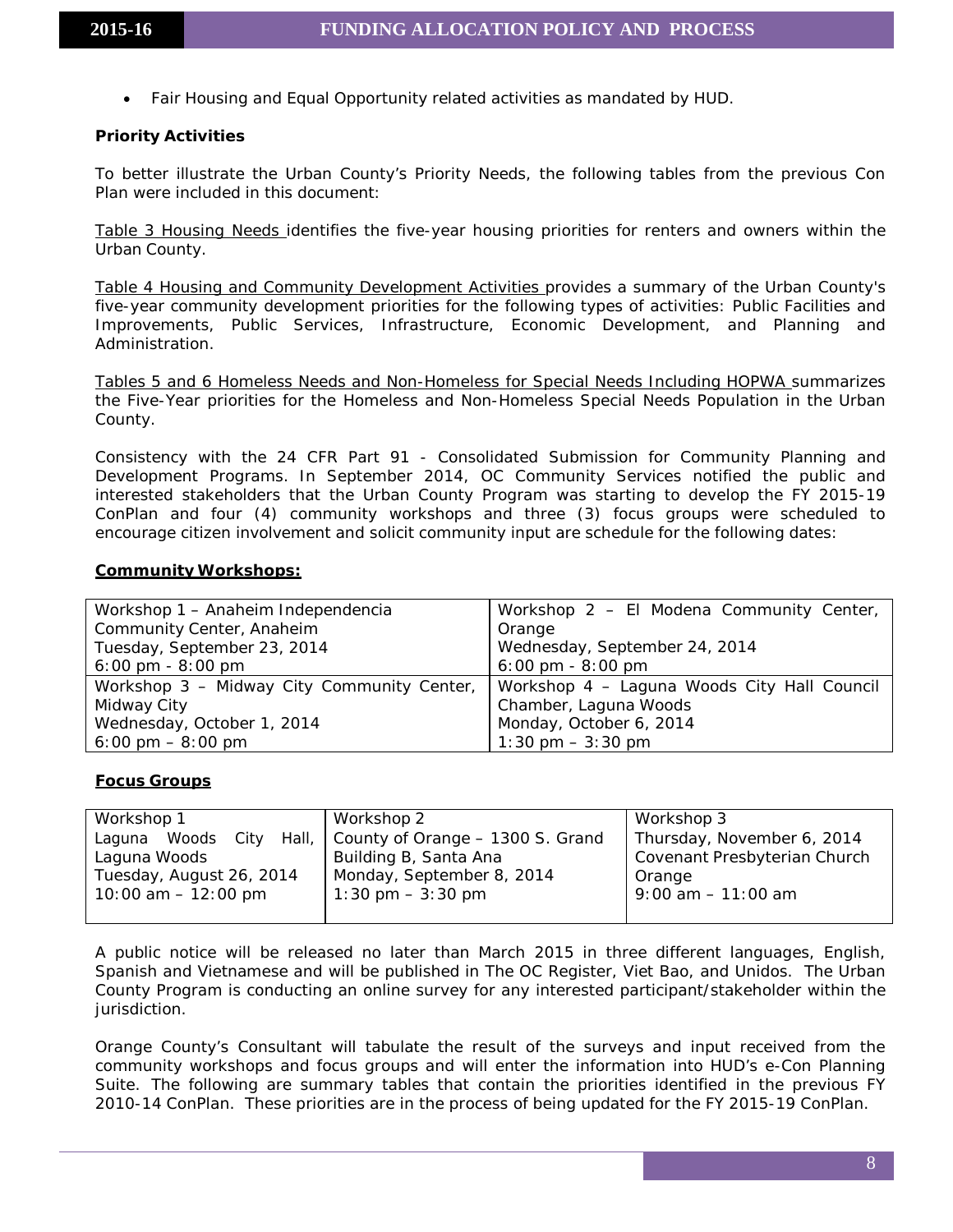|                                     |        |                                | TABLE 3: HOUSING NEEDS - URBAN COUNTY<br>Housing Needs Table (<=30% MFI)                                                                   | <b>Priority Need</b>              |
|-------------------------------------|--------|--------------------------------|--------------------------------------------------------------------------------------------------------------------------------------------|-----------------------------------|
|                                     |        | Elderly                        | Any housing problems<br>Cost Burden > 30%<br>Cost Burden > 50%                                                                             | н<br>M<br>M                       |
|                                     | Renter | Small Related<br>Large Related | With Any Housing Problems<br>Cost Burden > 30%<br>Cost Burden > 50%<br>With Any Housing Problems<br>Cost Burden > 30%<br>Cost Burden > 50% | н<br>M<br>M<br><u>н</u><br>M<br>M |
| $\leq$ = 30% MF<br>Household Income |        | All other<br>hsholds           | With Any Housing Problems<br>Cost Burden > 30%<br>Cost Burden > 50%                                                                        | M<br>M<br>M                       |
|                                     |        | Elderly                        | With Any Housing Problems<br>Cost Burden > 30%<br>Cost Burden > 50%                                                                        | н<br>M<br>M                       |
|                                     |        | Small Related                  | With Any Housing Problems<br>Cost Burden > 30%<br>Cost Burden > 50%                                                                        | н<br>M<br>M                       |
|                                     | Owner  | Large Related                  | With Any Housing Problems<br>Cost Burden > 30%<br>Cost Burden > 50%                                                                        | н<br>M<br>${\sf M}$               |
|                                     |        | All other<br>hsholds           | With Any Housing Problems<br>Cost Burden > 30%<br>Cost Burden > 50%                                                                        | M<br>M<br>M                       |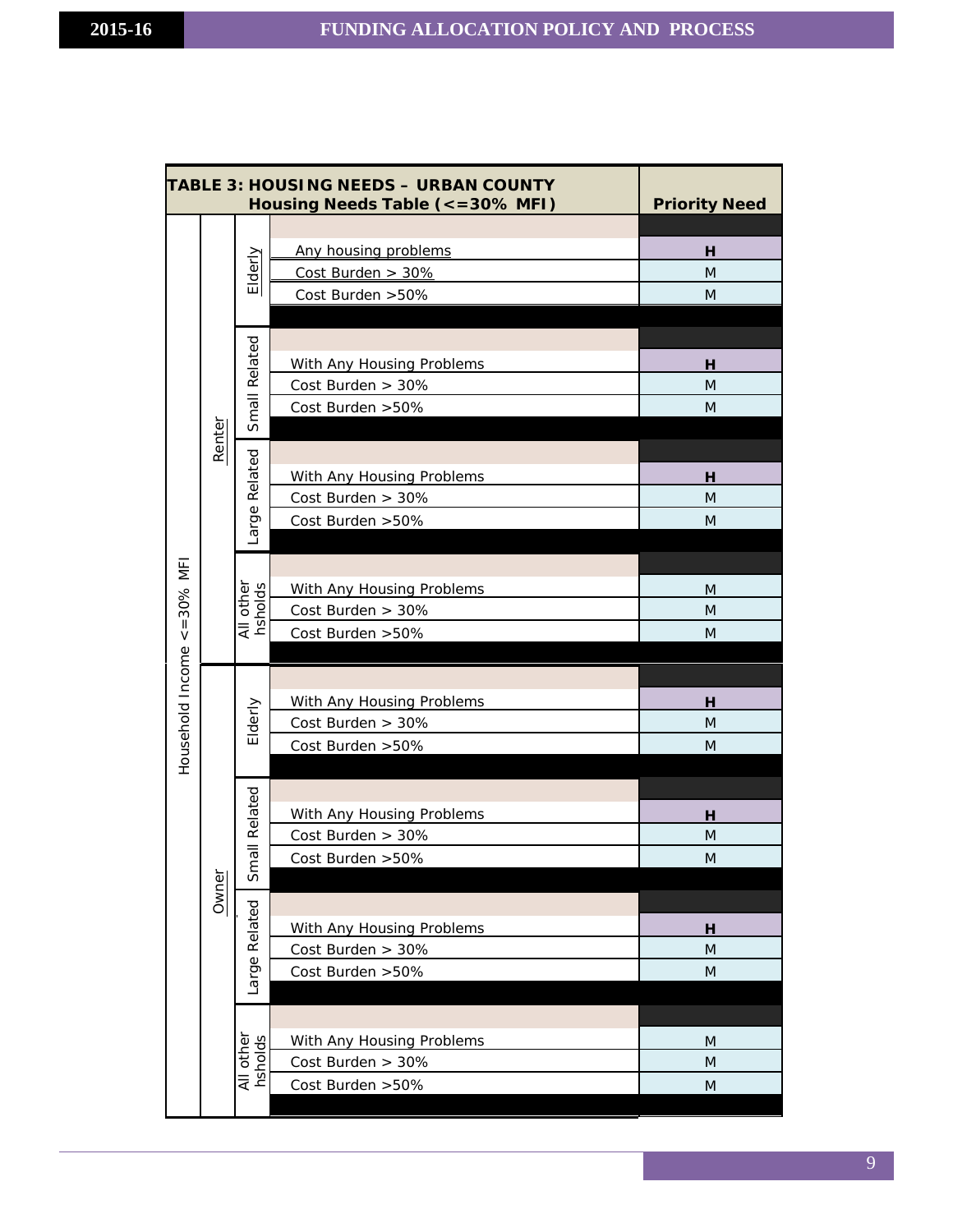|                  |        |               | <b>TABLE 3: HOUSING NEEDS - URBAN COUNTY</b><br>Housing Needs Table (>30 to <= 50% MFI) | <b>Priority Need</b> |
|------------------|--------|---------------|-----------------------------------------------------------------------------------------|----------------------|
|                  |        |               |                                                                                         |                      |
|                  |        |               | With Any Housing Problems                                                               | н                    |
|                  |        | Elderly       | Cost Burden > 30%                                                                       | M                    |
|                  |        |               | Cost Burden > 50%                                                                       | M                    |
|                  |        |               |                                                                                         |                      |
|                  |        |               |                                                                                         |                      |
|                  |        |               | With Any Housing Problems                                                               | н                    |
|                  |        |               | Cost Burden > 30%                                                                       | M                    |
|                  |        | Small Related | Cost Burden > 50%                                                                       | M                    |
|                  | Renter |               |                                                                                         |                      |
|                  |        |               |                                                                                         |                      |
|                  |        |               | With Any Housing Problems                                                               | н                    |
| $<=50\%$ MF      |        |               | Cost Burden > 30%                                                                       | M                    |
|                  |        | Large Related | Cost Burden > 50%                                                                       | M                    |
|                  |        |               |                                                                                         |                      |
|                  |        |               | <b>NUMBER OF HOUSEHOLDS</b>                                                             |                      |
|                  |        | other<br>₹    | With Any Housing Problems                                                               | н                    |
|                  |        |               | Cost Burden > 30%                                                                       | M                    |
| 30 to            |        |               | Cost Burden > 50%                                                                       | M                    |
| $\wedge$         |        |               |                                                                                         |                      |
|                  |        |               |                                                                                         |                      |
|                  |        |               | With Any Housing Problems                                                               | н                    |
|                  |        | Elderly       | Cost Burden > 30%                                                                       | M                    |
|                  |        |               | Cost Burden > 50%                                                                       | M                    |
| Household Income |        |               |                                                                                         |                      |
|                  |        | mall Related  |                                                                                         |                      |
|                  |        |               | With Any Housing Problems                                                               | н                    |
|                  |        |               | Cost Burden > 30%                                                                       | M                    |
|                  |        | w             | Cost Burden > 50%                                                                       | н                    |
|                  | Owner  |               |                                                                                         |                      |
|                  |        | Related       |                                                                                         |                      |
|                  |        |               | With Any Housing Problems                                                               | <u>н</u>             |
|                  |        |               | Cost Burden > 30%                                                                       | M                    |
|                  |        | Large         | Cost Burden > 50%                                                                       | н                    |
|                  |        |               |                                                                                         |                      |
|                  |        |               | With Any Housing Problems                                                               |                      |
|                  |        |               | Cost Burden > 30%                                                                       | M<br>M               |
|                  |        | other<br>₹    | Cost Burden > 50%                                                                       | M                    |
|                  |        |               |                                                                                         |                      |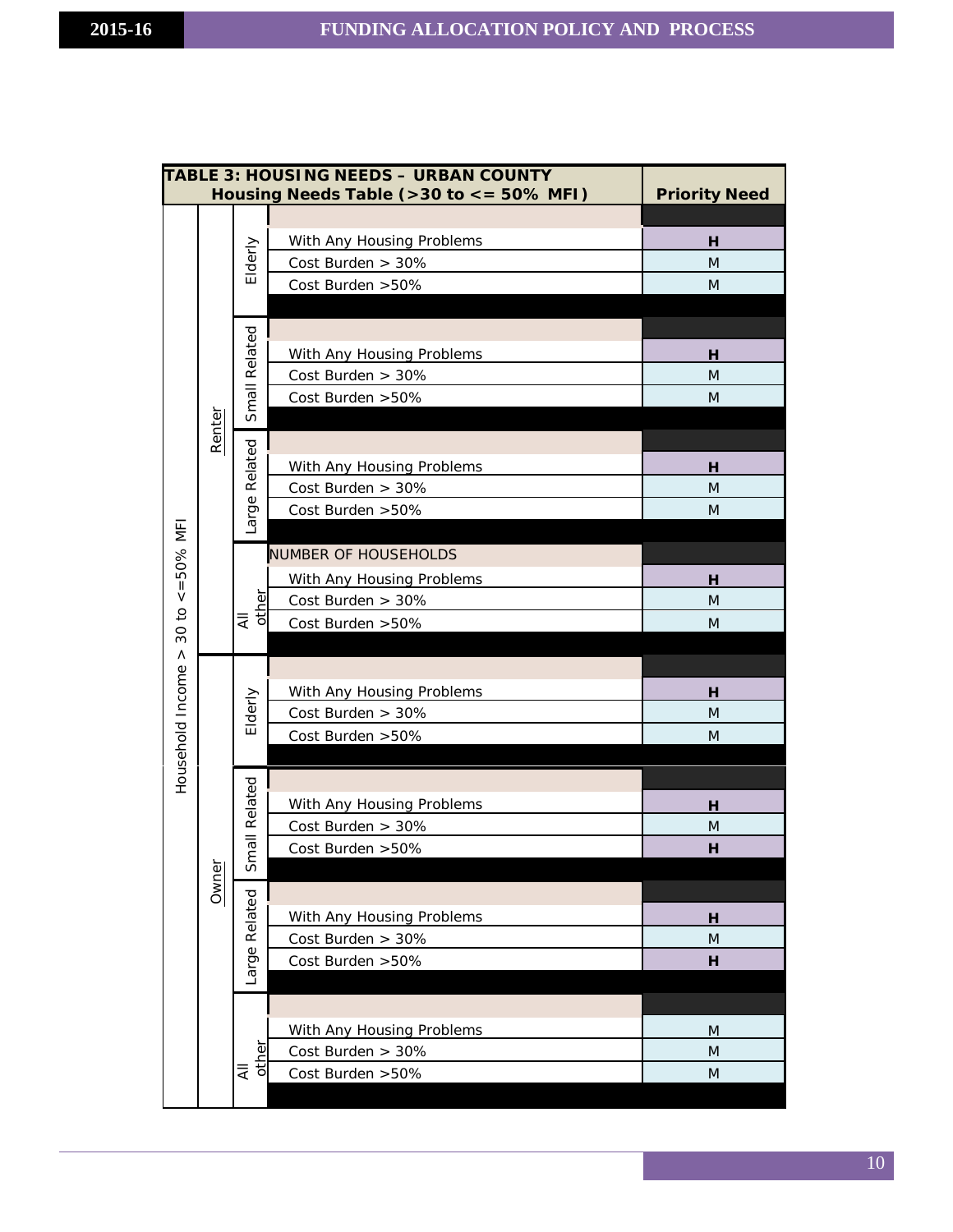|                         |        |               | <b>TABLE 3: HOUSING NEEDS - URBAN COUNTY</b><br>Housing Needs Table (>50 to <80% MFI) | <b>Priority Need</b> |
|-------------------------|--------|---------------|---------------------------------------------------------------------------------------|----------------------|
|                         |        |               |                                                                                       |                      |
|                         |        |               | With Any Housing Problems                                                             | н                    |
|                         |        | Elderly       | Cost Burden > 30%                                                                     | M                    |
|                         |        |               | Cost Burden > 50%                                                                     | M                    |
|                         |        |               |                                                                                       |                      |
|                         |        |               |                                                                                       |                      |
|                         |        |               | With Any Housing Problems                                                             | н                    |
|                         |        |               | Cost Burden > 30%                                                                     | M                    |
|                         |        | Small Related | Cost Burden > 50%                                                                     | M                    |
|                         | Renter |               |                                                                                       |                      |
|                         |        |               |                                                                                       |                      |
|                         |        |               | With Any Housing Problems                                                             | н                    |
|                         |        |               | Cost Burden > 30%                                                                     | M                    |
|                         |        | Large Related | Cost Burden > 50%                                                                     | M                    |
|                         |        |               |                                                                                       |                      |
|                         |        |               |                                                                                       |                      |
| $\leq -80\%$ MFI        |        | 새<br>other    | With Any Housing Problems<br>Cost Burden > 30%                                        | н<br>M               |
|                         |        |               | Cost Burden > 50%                                                                     | M                    |
|                         |        |               |                                                                                       |                      |
| Household Income >50 to |        |               |                                                                                       |                      |
|                         |        |               | With Any Housing Problems                                                             | н                    |
|                         |        | Elderly       | Cost Burden > 30%                                                                     | M                    |
|                         |        |               | Cost Burden > 50%                                                                     | M                    |
|                         |        |               |                                                                                       |                      |
|                         |        |               |                                                                                       |                      |
|                         |        |               | With Any Housing Problems                                                             | н                    |
|                         |        |               | Cost Burden > 30%                                                                     | M                    |
|                         |        | Small Related | Cost Burden > 50%                                                                     | н                    |
|                         | Owner  |               |                                                                                       |                      |
|                         |        |               |                                                                                       |                      |
|                         |        | Related       | With Any Housing Problems                                                             | н                    |
|                         |        |               | Cost Burden > 30%                                                                     | M                    |
|                         |        | Large         | Cost Burden > 50%                                                                     | н                    |
|                         |        |               |                                                                                       |                      |
|                         |        |               |                                                                                       |                      |
|                         |        |               | With Any Housing Problems                                                             | M                    |
|                         |        | other<br>₹    | Cost Burden > 30%<br>Cost Burden > 50%                                                | M<br>M               |
|                         |        |               |                                                                                       |                      |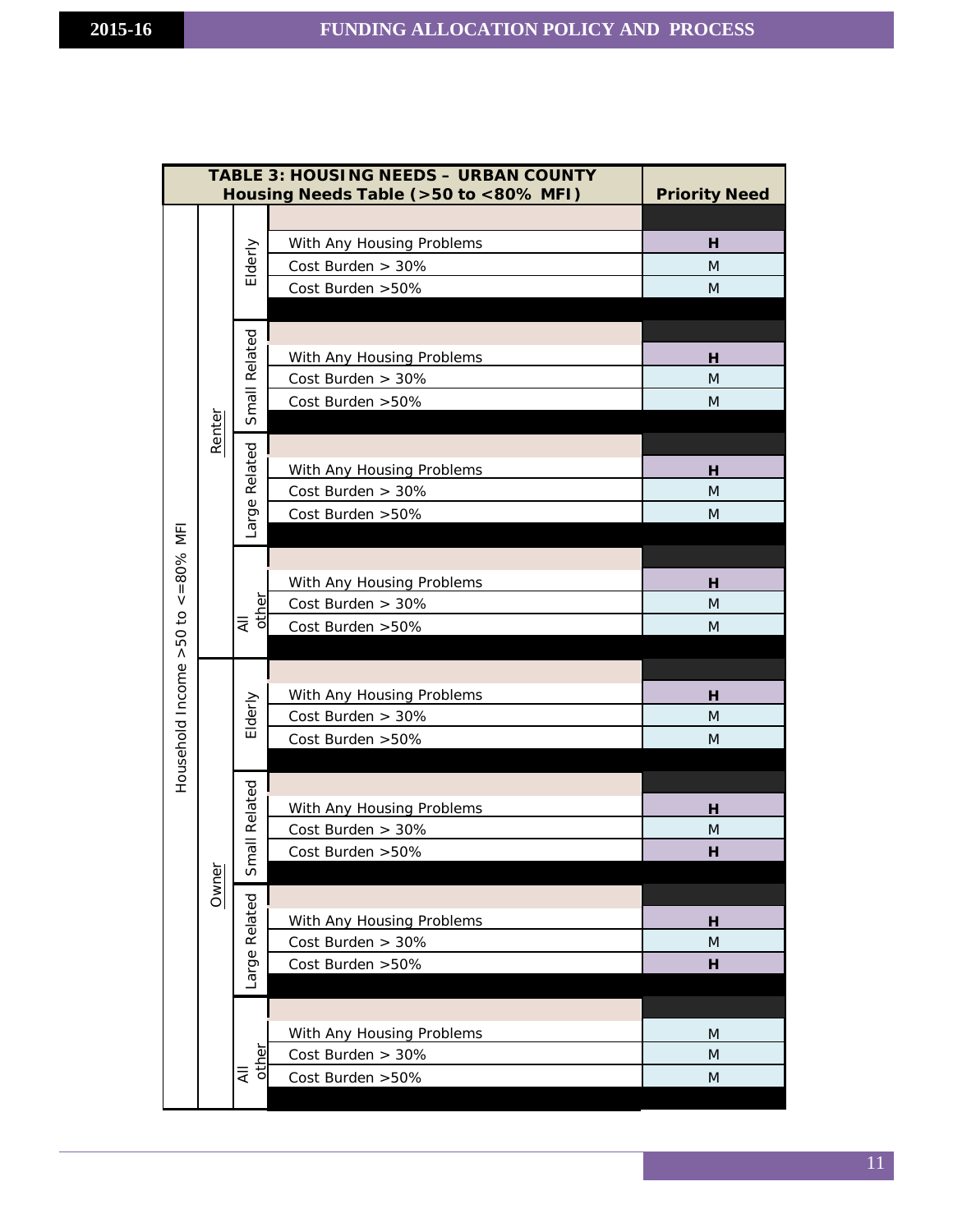|          | TABLE 4: HOUSING AND COMMUNITY DEVELOPMENT ACTIVITIES             | <b>Priority</b><br><b>Need</b> |  |  |  |  |  |
|----------|-------------------------------------------------------------------|--------------------------------|--|--|--|--|--|
|          | 01 Acquisition of Real Property 570.201(a)                        | н                              |  |  |  |  |  |
|          | 02 Disposition 570.201(b)                                         | M                              |  |  |  |  |  |
|          | 03 Public Facilities and Improvements (General) 570.201(c)        | M                              |  |  |  |  |  |
|          | 03A Senior Centers 570.201(c)                                     | н                              |  |  |  |  |  |
|          | 03B Handicapped Centers 570.201(c)                                | M                              |  |  |  |  |  |
|          | 03C Homeless Facilities (not operating costs) 570.201(c)          | н                              |  |  |  |  |  |
|          | 03D Youth Centers 570.201(c)                                      | M                              |  |  |  |  |  |
|          | 03E Neighborhood Facilities 570.201(c)                            | н                              |  |  |  |  |  |
| proveme  | 03F Parks, Recreational Facilities 570.201(c)                     | M                              |  |  |  |  |  |
|          | 03G Parking Facilities 570.201(c)                                 | M                              |  |  |  |  |  |
|          | 03H Solid Waste Disposal Improvements 570.201(c)                  | M                              |  |  |  |  |  |
| ರ        | 031 Flood Drain Improvements 570.201(c)                           | н                              |  |  |  |  |  |
|          | 03J Water/Sewer Improvements 570.201(c)                           | н                              |  |  |  |  |  |
|          | 03K Street Improvements 570.201(c)                                | н                              |  |  |  |  |  |
|          | 03L Sidewalks 570.201(c)                                          | н                              |  |  |  |  |  |
| <u>ত</u> | 03M Child Care Centers 570.201(c)                                 | M                              |  |  |  |  |  |
| ര        | 03N Tree Planting 570.201(c)                                      | M                              |  |  |  |  |  |
| ublic    | 03O Fire Stations/Equipment 570.201(c)                            | M                              |  |  |  |  |  |
|          | 03P Health Facilities 570.201(c)                                  | M                              |  |  |  |  |  |
|          | 03Q Abused and Neglected Children Facilities 570.201(c)           | M                              |  |  |  |  |  |
|          | 03R Asbestos Removal 570.201(c)                                   |                                |  |  |  |  |  |
|          | 03S Facilities for AIDS Patients (not operating costs) 570.201(c) | M                              |  |  |  |  |  |
|          | 03T Operating Costs of Homeless/AIDS Patients Programs            | н                              |  |  |  |  |  |
|          | 04 Clearance and Demolition 570.201(d)                            |                                |  |  |  |  |  |
|          | 04A Clean-up of Contaminated Sites 570.201(d)                     |                                |  |  |  |  |  |
|          | 05 Public Services (General) 570.201(e)                           | H                              |  |  |  |  |  |
|          | 05A Senior Services 570.201(e)                                    | н                              |  |  |  |  |  |
|          | 05B Handicapped Services 570.201(e)                               | M                              |  |  |  |  |  |
|          | 05C Legal Services 570.201(E)                                     | M                              |  |  |  |  |  |
|          | 05D Youth Services 570.201(e)                                     | M                              |  |  |  |  |  |
|          | 05E Transportation Services 570.201(e)                            | M                              |  |  |  |  |  |
|          | 05F Substance Abuse Services 570.201(e)                           | M                              |  |  |  |  |  |
|          | 05G Battered and Abused Spouses 570.201(e)                        | M                              |  |  |  |  |  |
| ervices  | 05H Employment Training 570.201(e)                                | M                              |  |  |  |  |  |
|          | 051 Crime Awareness 570.201(e)                                    | M                              |  |  |  |  |  |
| S        | 05J Fair Housing Activities (if CDBG, then subject to 570.201(e)  | M                              |  |  |  |  |  |
|          | 05K Tenant/Landlord Counseling 570.201(e)                         | M                              |  |  |  |  |  |
| Publi    | 05L Child Care Services 570.201(e)                                | M                              |  |  |  |  |  |
|          | 05M Health Services 570.201(e)                                    | M                              |  |  |  |  |  |
|          | 05N Abused and Neglected Children 570.201(e)                      | M                              |  |  |  |  |  |
|          | 050 Mental Health Services 570.201(e)                             | M                              |  |  |  |  |  |
|          | 05P Screening for Lead-Based Paint/Lead Hazards Poison 570.201(e) | M                              |  |  |  |  |  |
|          | 05Q Subsistence Payments 570.204                                  | L                              |  |  |  |  |  |
|          | 05R Homeownership Assistance (not direct) 570.204                 | M                              |  |  |  |  |  |
|          | 05S Rental Housing Subsidies (if HOME, not part of 5% 570.204)    | M                              |  |  |  |  |  |
|          | 05T Security Deposits (if HOME, not part of 5% Admin c)           | M                              |  |  |  |  |  |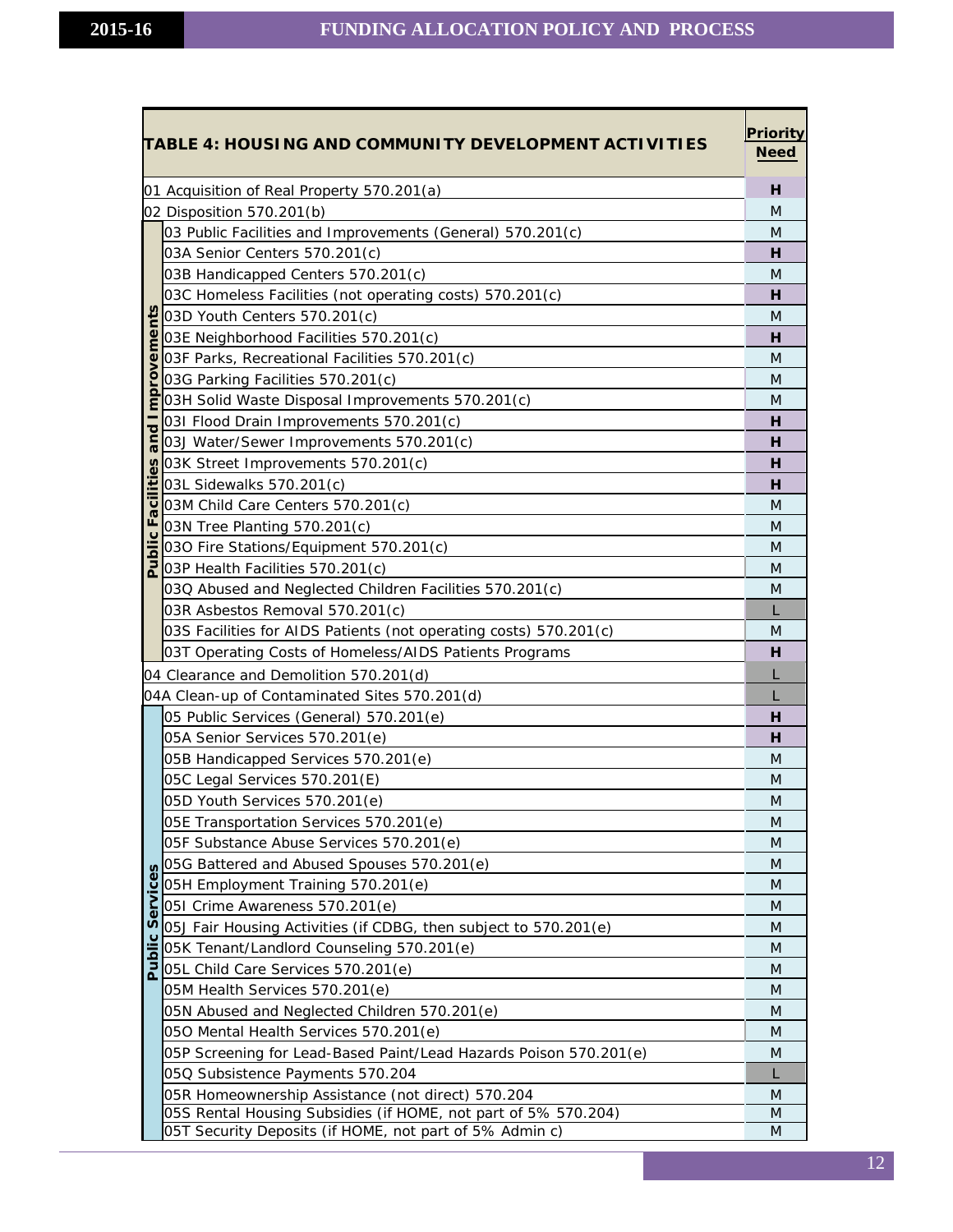| TABLE 4: HOUSING AND COMMUNITY DEVELOPMENT ACTIVITIES                   | <u>Priority</u><br><b>Need</b> |
|-------------------------------------------------------------------------|--------------------------------|
| 06 Interim Assistance 570.201(f)                                        |                                |
| 07 Urban Renewal Completion 570.201(h)                                  |                                |
| 08 Relocation 570.201(i)                                                | M                              |
| 09 Loss of Rental Income 570.201(j)                                     |                                |
| 10 Removal of Architectural Barriers 570.201(k)                         | M                              |
| 11 Privately Owned Utilities 570.201(I)                                 |                                |
| 12 Construction of Housing 570.201(m)                                   | н                              |
| 13 Direct Homeownership Assistance 570.201(n)                           | н                              |
| 14A Rehab; Single-Unit Residential 570.202                              | н                              |
| 14B Rehab; Multi-Unit Residential 570.202                               | н                              |
| 14C Public Housing Modernization 570.202                                | N                              |
| R<br>14D Rehab; Other Publicly-Owned Residential Buildings 570.202<br>E | M                              |
| Iн<br>14E Rehab; Publicly or Privately-Owned Commercial/Indu 570.202    | M                              |
| 14F Energy Efficiency Improvements 570.202                              | M                              |
| A<br>14G Acquisition - for Rehabilitation 570.202<br>lв                 | M                              |
| 14H Rehabilitation Administration 570.202                               | M                              |
| 141 Lead-Based/Lead Hazard Test/Abate 570.202                           | M                              |
| 15 Code Enforcement 570.202(c)                                          | M                              |
| 16A Residential Historic Preservation 570.202(d)                        | M                              |
| 16B Non-Residential Historic Preservation 570.202(d)                    | M                              |
| 17A CI Land Acquisition/Disposition 570.203(a)                          | M                              |
| 17B CI Infrastructure Development 570.203(a)                            | M                              |
| 17C CI Building Acquisition, Construction, Rehabilitation 570.203(a)    | M                              |
| 17D Other Commercial/Industrial Improvements 570.203(a)                 | M                              |
| 18A ED Direct Financial Assistance to For-Profits 570.203(b)            | M                              |
| 18B ED Technical Assistance 570.203(b)                                  | M                              |
| 18C Micro-Enterprise Assistance                                         | M                              |
| 19A HOME Admin/Planning Costs of PJ (not part of 5% Ad                  | M                              |
| 19B HOME CHDO Operating Costs (not part of 5% Admin ca                  | M                              |
| 19C CDBG Non-profit Organization Capacity Building                      | M                              |
| 19D CDBG Assistance to Institutes of Higher Education                   |                                |
| 19E CDBG Operation and Repair of Foreclosed Property                    | M                              |
| 19F Planned Repayment of Section 108 Loan Principal                     | M                              |
| 19G Unplanned Repayment of Section 108 Loan Principal                   | M                              |
| 19H State CDBG Technical Assistance to Grantees                         |                                |
| 20 Planning 570.205                                                     | M                              |
| 21A General Program Administration 570.206                              | н                              |
| A<br>21B Indirect Costs 570.206<br>ID                                   | M                              |
| 21D Fair Housing Activities (subject to 20% Admin cap) 570.206<br>M     | н                              |
| 21E Submissions or Applications for Federal Programs 570.206            | M                              |
| 21F HOME Rental Subsidy Payments (subject to 5% cap)                    | M                              |
| 21G HOME Security Deposits (subject to 5% cap)                          | M                              |
| 21H HOME Admin/Planning Costs of PJ (subject to 5% cap                  | M                              |
| 21I HOME CHDO Operating Expenses (subject to 5% cap)                    | M                              |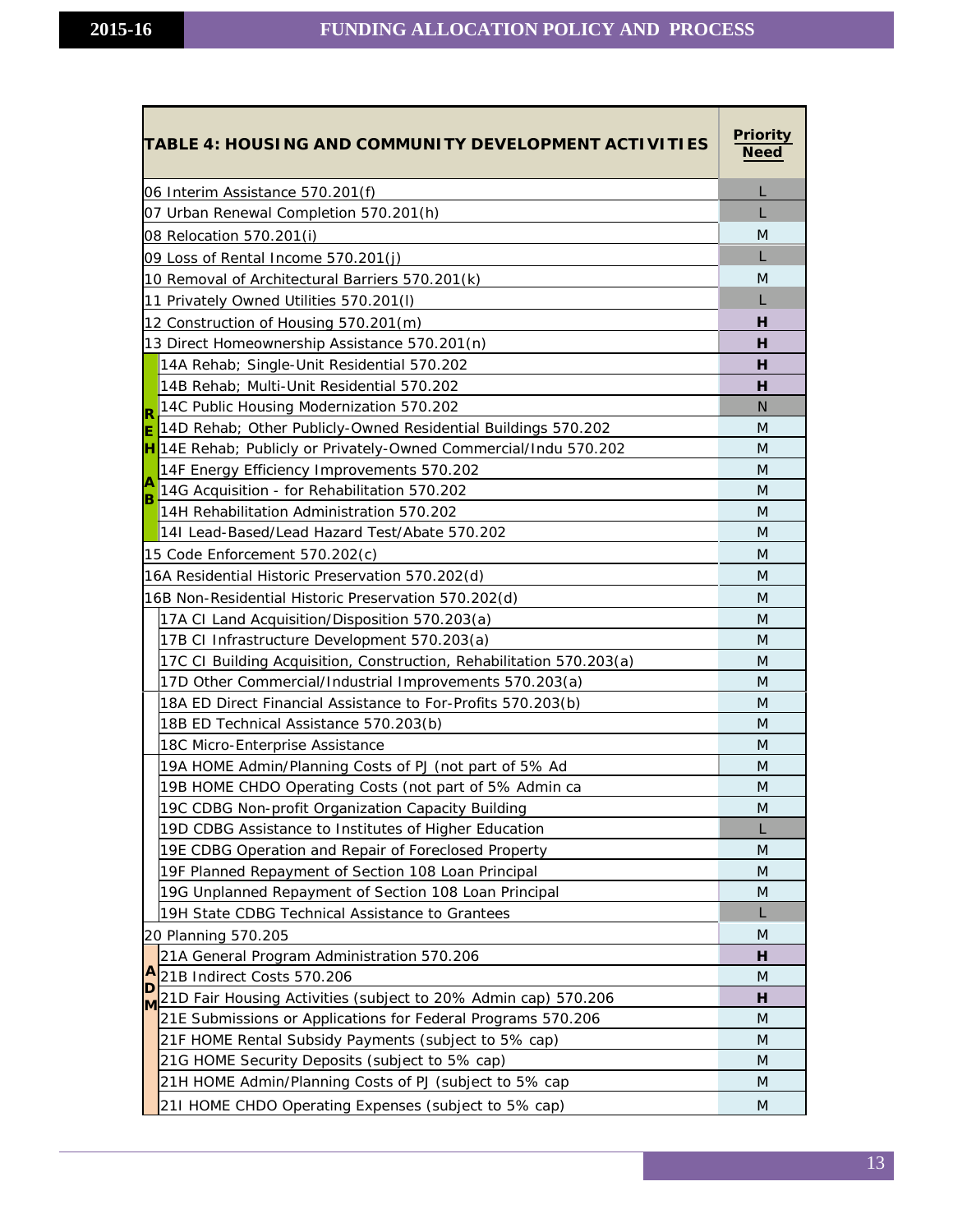| TABLE 5: HOMELESS NEEDS INCLUDING HOPWA*<br><b>Homeless Needs Table: Individuals</b> | <b>Priority Need</b>         |                      |
|--------------------------------------------------------------------------------------|------------------------------|----------------------|
| Beds                                                                                 | <b>Emergency Shelters</b>    | н                    |
|                                                                                      | <b>Transitional Housing</b>  | н                    |
|                                                                                      | Permanent Supportive Housing | н                    |
|                                                                                      | Total                        | н                    |
| <b>Chronically Homeless</b>                                                          | н                            |                      |
|                                                                                      |                              |                      |
|                                                                                      |                              |                      |
| <b>Homeless Needs Table: Families</b>                                                |                              | <b>Priority Need</b> |
|                                                                                      | <b>Emergency Shelters</b>    | н                    |
|                                                                                      | <b>Transitional Housing</b>  | н                    |
| Beds                                                                                 | Permanent Supportive Housing | н                    |

| TABLE 6: NON-HOMELESS SPECIAL NEEDS INCLUDING<br><b>HOPWA*</b> |                                        | <b>Priority</b><br><b>Need</b> |
|----------------------------------------------------------------|----------------------------------------|--------------------------------|
|                                                                | Elderly                                | н                              |
| Needed<br>Housing                                              | <b>Frail Elderly</b>                   | н                              |
|                                                                | Persons w/ Severe Mental Illness       | M                              |
|                                                                | Developmentally Disabled               | M                              |
|                                                                | Physically Disabled                    | M                              |
|                                                                | Alcohol/Other Drug Addicted            | M                              |
|                                                                | Persons w/ HIV/AIDS & their families * | M                              |
|                                                                | <b>Public Housing Residents</b>        |                                |
|                                                                |                                        |                                |
| Supportive Services<br>Needed                                  | Elderly                                | н                              |
|                                                                | Frail Elderly                          | н                              |
|                                                                | Persons w/ Severe Mental Illness       | M                              |
|                                                                | Developmentally Disabled               | M                              |
|                                                                | Physically Disabled                    | M                              |
|                                                                | Alcohol/Other Drug Addicted            | M                              |
|                                                                | Persons w/ HIV/AIDS & their families*  | M                              |
|                                                                | Public Housing Residents               |                                |

\*Orange County does not receive HOPWA funds. The City of Santa Ana is the recipient of HOPWA funds on behalf of all Orange County jurisdictions and administers the program.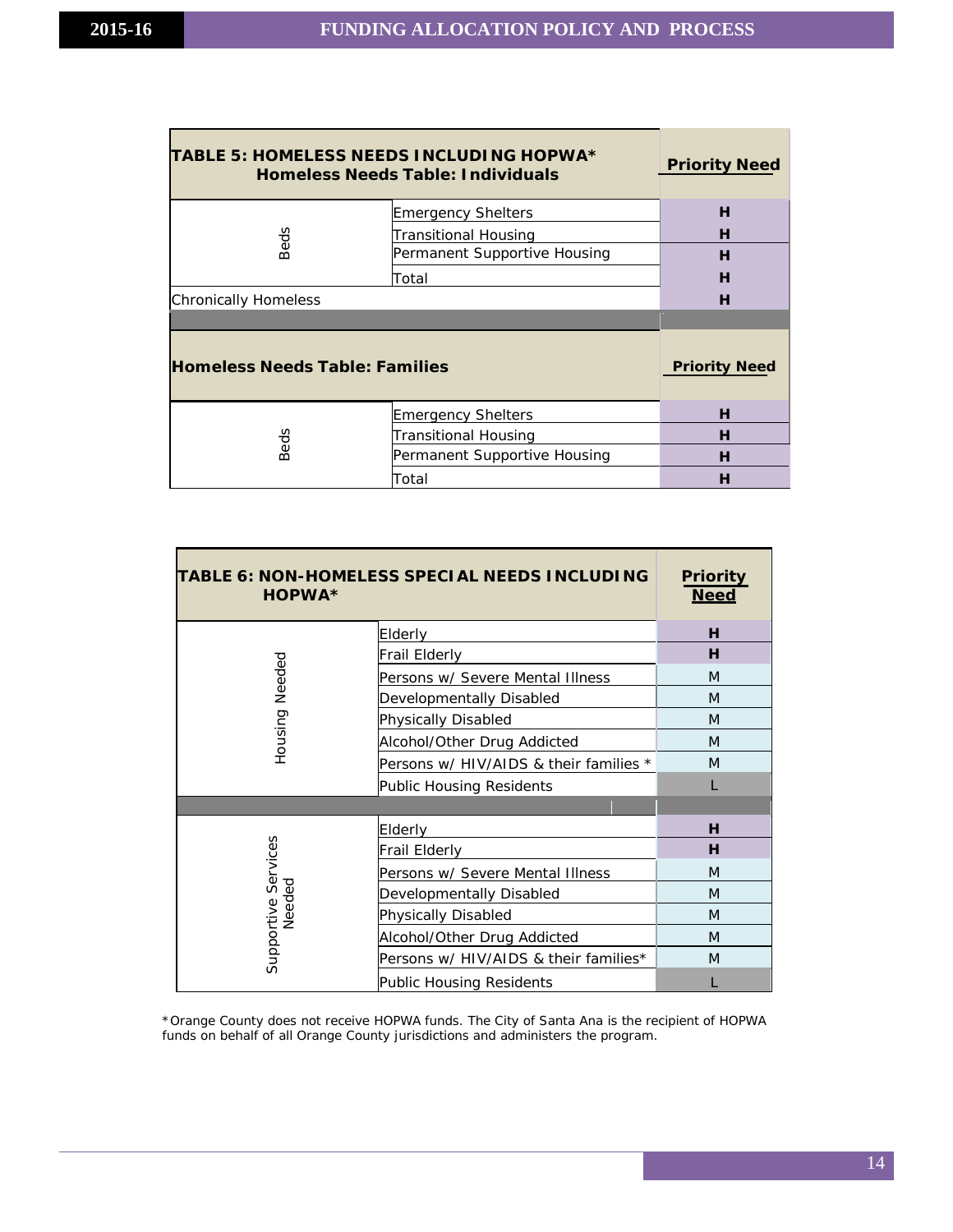#### **Unmet Needs**

Table 7 shows the funds for the previous FY 2010-14 Con Plan period, the funds actually allocated in each Fiscal Year, and the difference (funds needed).

| TABLE 7: FY 2010-14 FEDERAL FUNDS ALLOCATION FOR HIGH PRIORITY NEEDS |                  |               |               |                |                  |                           |                              |
|----------------------------------------------------------------------|------------------|---------------|---------------|----------------|------------------|---------------------------|------------------------------|
|                                                                      |                  | FY 2010-11    | FY 2011-12    | FY 2012-13     | FY 2013-14       | FY 2014-15                | FY 2010-14                   |
| Activities<br>Needs and Priorities                                   | 5 Year Plan      | Year 1        | Year 2        | Year 3         | Year 4           | Year 5                    | <b>Funds Still</b><br>Needed |
| <b>HOUSING</b><br>(Rental/Owner)                                     | \$13,628,425     | \$3,335,143   | \$3,079,686   | ,883,114<br>\$ |                  | \$1,089,640 \$2,613,574   | 1,627,268<br>\$              |
| Infrastructure                                                       | 1\$<br>7,932,357 | \$2,445,693   | \$1,822,388   | \$<br>951,000  | \$               | 972,000 \$1,026,720       | \$<br>714,556                |
| <b>Public Services</b>                                               | 1\$<br>3,283,088 | \$<br>803,795 | \$<br>738,139 | \$<br>995.286  | \$<br>490.433 \$ | 486,418                   | \$<br>(230, 983)             |
| <b>Totals</b>                                                        | \$24,843,870     | \$6,584,631   | \$5,640,213   | \$3,829,400    |                  | $$2,552,073$ $$4,126,712$ | \$2,110,841                  |
|                                                                      |                  |               |               |                |                  |                           |                              |

A new Unmet Needs table will be created based on the estimates for funding projected under the new FY 2015-19 ConPlan.

# <span id="page-14-1"></span><span id="page-14-0"></span>**II. Funding Allocation Process**

#### **A. Non-competitive Funding Process:**

In addition to priority and non-priority ranked projects, the Urban County Program also undertakes certain activities that are exempt from the competitive process:

- Administration The Urban County Program utilizes a percentage of OC Community Services allocations to administer the CDBG, ESG and HOME programs.
- Orange County's obligations to specific community centers within the unincorporated areas.
- Orange County's, Emergency Shelter Program to receive CDBG/ESG funds (or other appropriate source of funds) allocations on a non-competitive basis.
- Orange County's Emergency Shelter Program, and other low-threshold emergency shelters located in participating cities to receive remaining CDBG Public Services funds (capped at 15% of total CDBG allocation, plus receipted Program Income) and ESG funds.
- Fair Housing and Equal Opportunity related activities as mandated by HUD.

# **B. Competitive Funding Process**

The Urban County Program utilizes a competitive Request for Proposal (RFP) process to distribute both Federal and local funds. The following activities are funded through this competitive process

- Housing Rehabilitation (3 year multi-year funding cycle)
- Public Facilities and Improvements (Annual RFP)
- RFP for FY 2015-16 Housing Rehabilitation and Public Facilities & Improvements funding anticipated for release in December 2014
- Public Service activities are exempt (no RFP)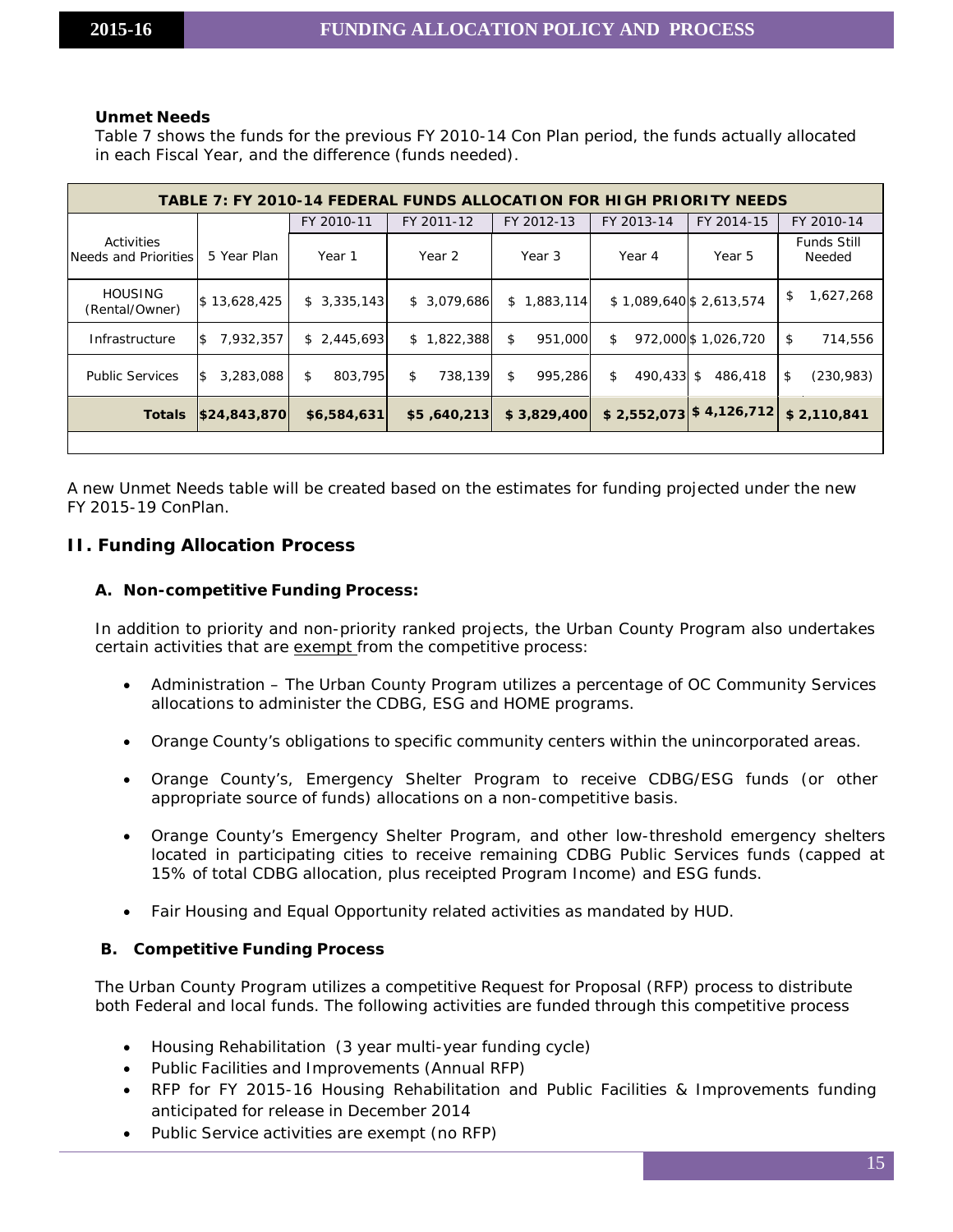# **Application Review Committee (ARC)**

The Application Review Committee (ARC) is the evaluating body for all applications submitted in response to the Urban County Program's competitive RFP process. The ARC is comprised of one evaluation committee for Public Facilities and Improvements and Housing Rehabilitation. The Committee may be comprised of H&CD Commission members, community representatives, and other individuals knowledgeable about community development, community services, and housing activities.

# **Multi-Year Funding Process**

# **Public Services and Housing Rehabilitation**

As in prior years, OC Community Services recommends that successful Public Services and Housing Rehabilitation projects be funded on a 3-year funding cycle. Additionally, funding awards for Housing Rehabilitation per organization cannot exceed 35% of the funding available for this activity.

Projects that are recommended to receive funds as the result of the funding in Year 1 (FY 2015-16) may receive funds in Year 2 (FY 2016-17) and/or Year 3 (FY 2017-18), provided the organization successfully meets the following criteria:

- $\triangleright$  Project remains in compliance with contractual milestones
	- All projects must expend 50% of their contractual funds and complete 50% of their contractual accomplishments by January 15, of the contract year; 70% by March 15, of the contract year; and 80% by April 15, of the contract year.
	- All Public Service projects that serve homeless populations are required to participate in the County's Homeless Management Information System (HMIS). For information regarding HMIS please contact 2-1-1 OC at: (714) 288-4007, or hmis[helpdesk@211oc.org.](mailto:helpdesk@211oc.org)
	- Exceptions to these requirements include: contracts that expend their funding later in the fiscal year (i.e., emergency shelters), recommendation of ARC, exemption from OC Community Services Director, and delays due to HUD or OC Community Services administration of contracts.
	- Project continues to meet the priority status for which it was funded in Year 1.
	- Project continues to leverage funds with other sources.
	- All project accomplishments must be correctly reported on the Grantee Performance Report (GPR) and/or other documentation as described in current year contract.
	- Project must receive a successful assessment of performance and progress from OC Community Services staff.
	- Organizations that receive an unsuccessful assessment of performance will be reviewed and reevaluated by the ARC for future funding consideration.

Projects meeting the January 15<sup>th</sup> contract year milestone will be included in the current year draft Annual Action Plan; however, projects that fail to meet this deadline may be removed from the draft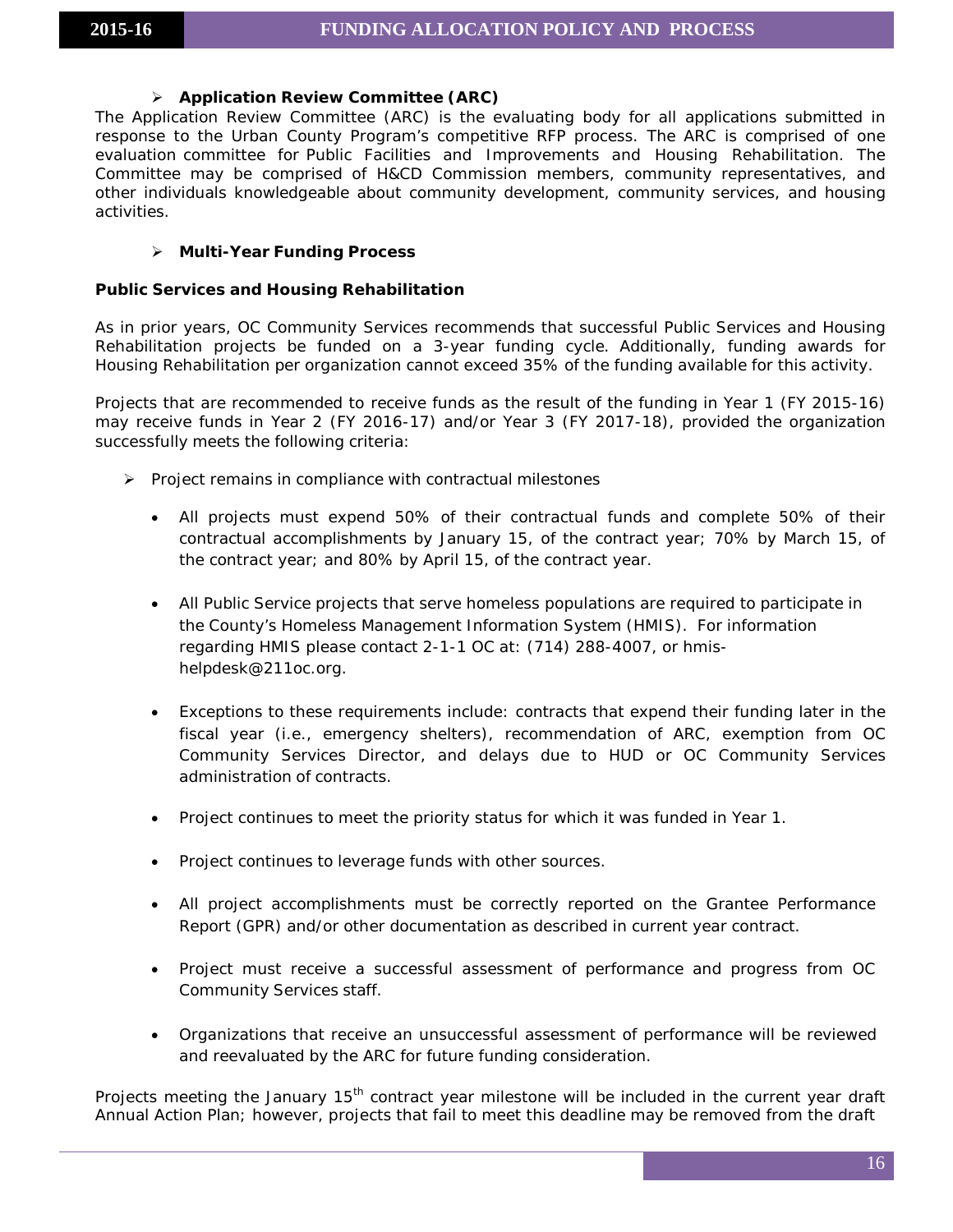Annual Action Plan prior to its presentation to the Orange County Board of Supervisors at the public hearing.

# **Public Facilities and Improvements (PF&I) Funding**

As in prior years, Public Facilities and Improvements (PF&I) applications must compete in an annual competitive RFP process. Jurisdictions may only submit one application. The ARC will convene and evaluate applications for PF&I, based on the following criteria:

- Project must meet a **high** priority status;
- Only one (1) PF&I application per jurisdiction from the Urban County program participants. The Orange County Urban County Program is comprised of eleven (11) cities with populations under 50,000 (participating cities) and three (3) cities with populations over 50,000 (metropolitan cities). The 11 participating cities include Brea, Cypress, Dana Point, Laguna Beach, Laguna Hills, Laguna Woods, La Palma, Los Alamitos, Seal Beach, Stanton, and Villa Park. The three (3) metropolitan (metro) cities, Aliso Viejo, Placentia and Yorba Linda determine their own allocations of funding and activities. All activities must be eligible and meet national objective.
- Project application must pass the initial threshold review and technical eligibility as determined by OC Community Services staff;
- Project must undergo a quality review and evaluation conducted by the ARC;

ARC will score all applications consistent with the Request for Proposal (RFP) guidelines.

#### <span id="page-16-0"></span>**C. Proposal Review Process and Key Policies**

In order to ensure integrity and reliability, the proposal review process is applied to each application on a consistent basis. In addition, maximum flexibility has been built into the proposal review process in order to ensure that Federal and local resources are available to assist the County in meeting its Community Development needs. Although OC Community Services staff does not participate in ARC's proposal review process, staff is available to provide any needed technical support.

# **1. Proposal Review Process**

All proposals will be reviewed utilizing the following six (6) steps:

- 1. Initial threshold review of all proposals submitted based on eligibility requirements established by HUD.
- 2. After threshold review applications are forwarded to ARC for review, scoring, and ranking, consistent with the RFP guidelines.
- 3. Applicants deemed as unsuccessful by ARC are afforded the opportunity to protest following the Contract Policy Manual for procurement.
- 4. After addressing any protests Contract Development and Management (CDM) provides a list of proposals recommended for funding to Community Development Manager.
- 5. Projects recommended for funding are compiled and presented to the public for comment in the draft Annual Action Plan and later to the Orange County Board of Supervisors for approval and direction.
- 6. Projects are preliminarily awarded funding until final approval from HUD.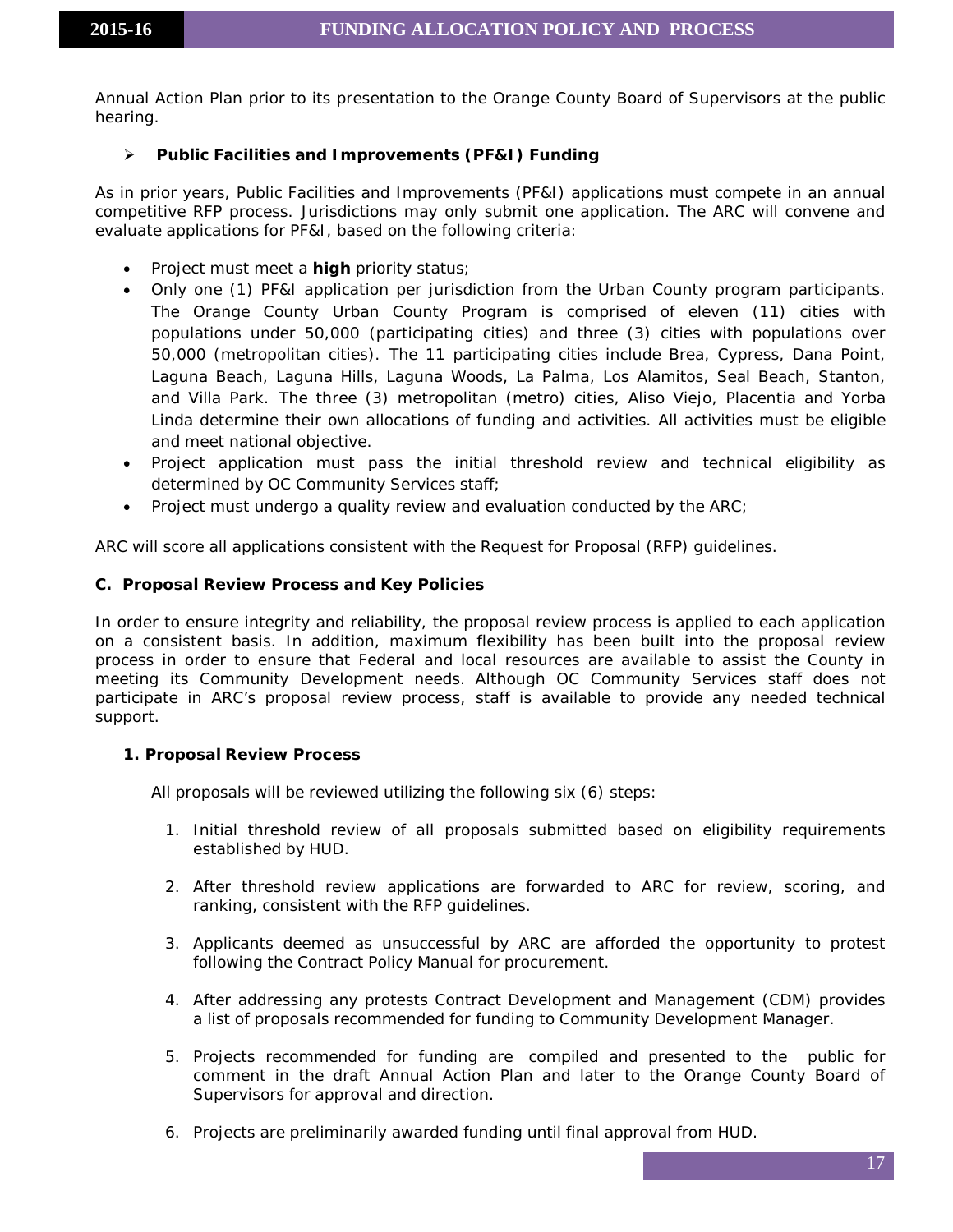# **2. Key Policies**

**Renewal Applicants-** Those applicants having been under contract with OC Community Services within the past 3 years.

- OC Community Services staff shall review project performance from projects within the past 3 years.
- Renewal evaluations will focus on, but will not be limited to, subrecipient compliance with contractual obligations and meeting scheduled accomplishments as reported on the current year's Grantee Performance Report (GPR).

**New Applicants-** Applicants having **not** been under contract with OC Community Services within the past 3 years.

- Applicants must pass a site visit conducted by OC Community Services staff.
- Applicants must provide copies of any performance reports required by other funding organizations as a condition of funding.
- Applicant must have been in operation and been performing the activity proposed in their proposal for a minimum of one year from the date of submitting the application.

**Activity Specific Policies**- the following requirements apply to all Public Services, Housing Rehabilitation and Public Facilities and Improvements projects and activities.

- Public Services and Housing Rehabilitation
- All projects and activities providing services to homeless individuals and/or families are required to be an active participant in the Homeless Management Information System (HMIS).
- Maintain \$200,000 maximum funding amount for Housing Rehabilitation; but allow applicants to request more than 35% of the total funding available, however, limit awards to no more than 35% of the total funds available.
- Public Facilities and Improvements (PF&I)
- Only one (1) PF&I application per jurisdiction from the Urban County program participants. the Orange County Urban County Program is comprised of eleven (11) cities with populations under 50,000 (participating cities) and three (3) cities with populations over 50,000 (metropolitan cities). The eleven (11) participating cities include Brea, Cypress, Dana Point, Laguna Beach, Laguna Hills, Laguna Woods, La Palma, Los Alamitos, Seal Beach, Stanton, and Villa Park.
	- Two Tier Funding:
		- o Projects with no matching funds can apply for up to \$150,000.
		- o Projects with a 20% match can apply for up to \$350,000.
	- Bonus Points:
		- Projects with a "Regional Benefit" awarded bonus points or,
		- Projects that serve the homeless and are consistent with the County's "Ten Year Plan to End Homelessness" awarded bonus points or,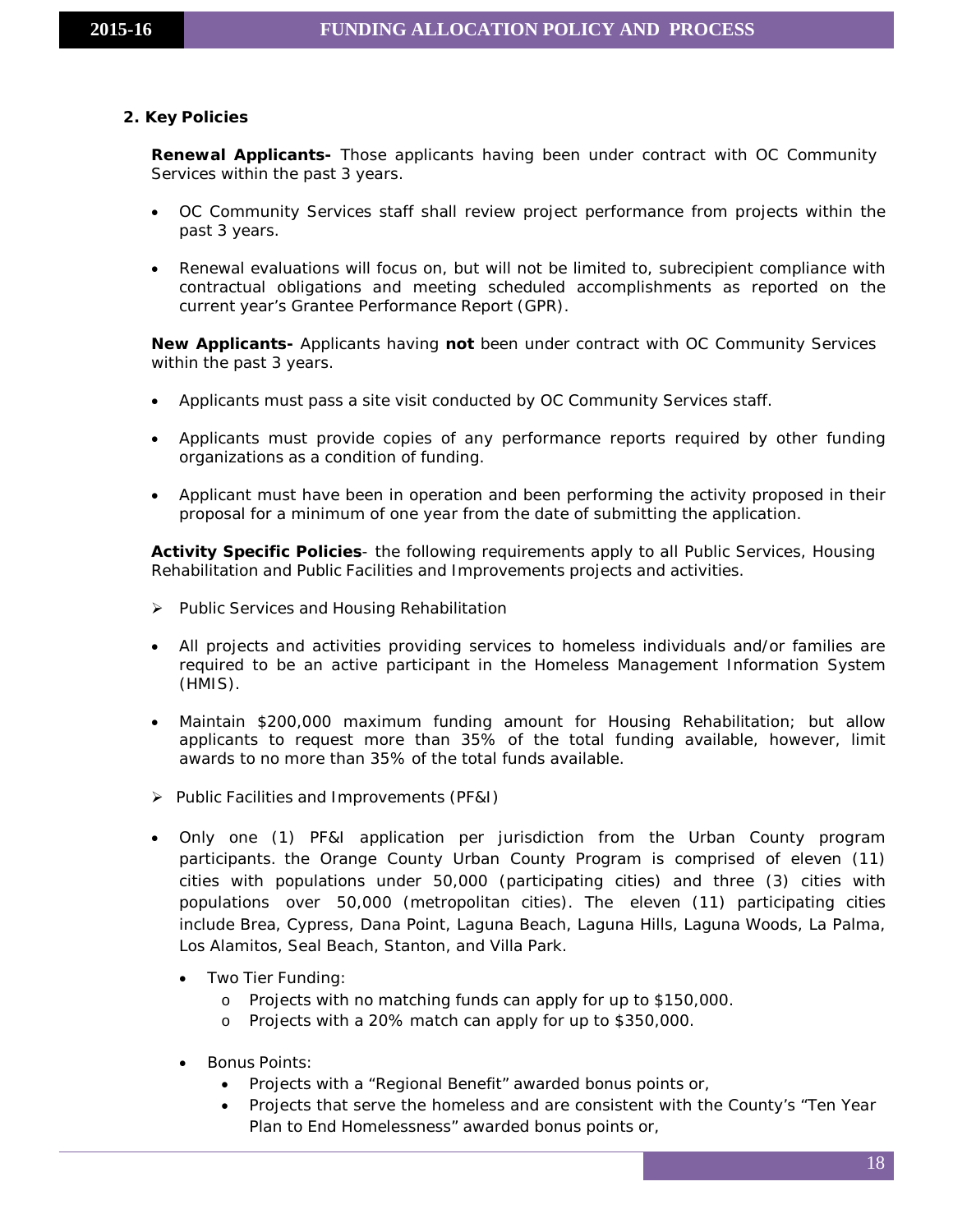- Projects that fulfill federal Regulations or assist in achieving compliance with Federal law (e.g. Non Compliance with ADA) awarded bonus points.
- Projects cannot receive points in more than one additional bonus category (e.g. regional benefit, serving the homeless and are consistent with the County's "Ten Year Plan to End Homelessness", or fulfill federal Regulations or assist in achieving compliance with Federal law (e.g. Non Compliance with ADA).

#### **Minimum Application Requirement**

- A minimum application grant amount (based on available funding) is established at \$15,000 per year for all activities.
- Maximum **one** PF&I application per City jurisdiction will be accepted.
- Projects must meet a national objective as identified by HUD Regulations Criteria for National Objectives (24 CFR 570.208).
- Depending on funding source, the proposed activity must be eligible as defined by HUD Regulations under Basic Eligible Activities (24 CFR 570.201)
- The population to be served or to benefit from the project must principally be low to moderate-income as defined by HUD.
- If the applicant is a current or past recipient of assistance under a HUD McKinney Act program (i.e., SuperNOFA) or the HUD Single Family Property Disposition Program, there must be no project or construction delay, HUD finding, outstanding Annual Progress Report (APR), or outstanding audit that HUD deems serious regarding the administration of HUD McKinney Act programs or the HUD Single Family Property Disposition Program.
- Applicant must submit a copy of the organization's most recent audit (within the last two years) by an independent certified CPA and a description of corrective action taken for any findings identified by the auditor, both of which will be reviewed by the OC Community Services Accounting Manager or designated staff.
- The applicant must be in compliance with applicable civil rights laws and Executive Orders. There must be no pending civil rights suits, outstanding findings, of noncompliance with civil rights statues, Executives Orders, or regulations, unresolved Secretary (Secretary of the U.S. Department of Housing and urban Development) charge of discrimination issued under the Fair Housing Act, no adjudications of civil rights violations on a civil action or deferral of processing of applications from the applicant imposed by HUD.

# **D. Substantial Amendments to Projects**

# **1. Substantial Amendment**

From time-to–time, it may be necessary for the County to process a "substantial amendment" to the Five Year Consolidated Plan or the One Year Annual Action Plans to allow for new CDBG, ESG, HOME or local-funded activities, modification of existing activities; or other CPD program administrative actions.

Any proposed amendment that is considered a "substantial amendment" is subject to the Citizen Participation process, requires formal action by the Board of Supervisors, and approval by HUD. A thirty (30) day public notice is published to provide the opportunity for the public to review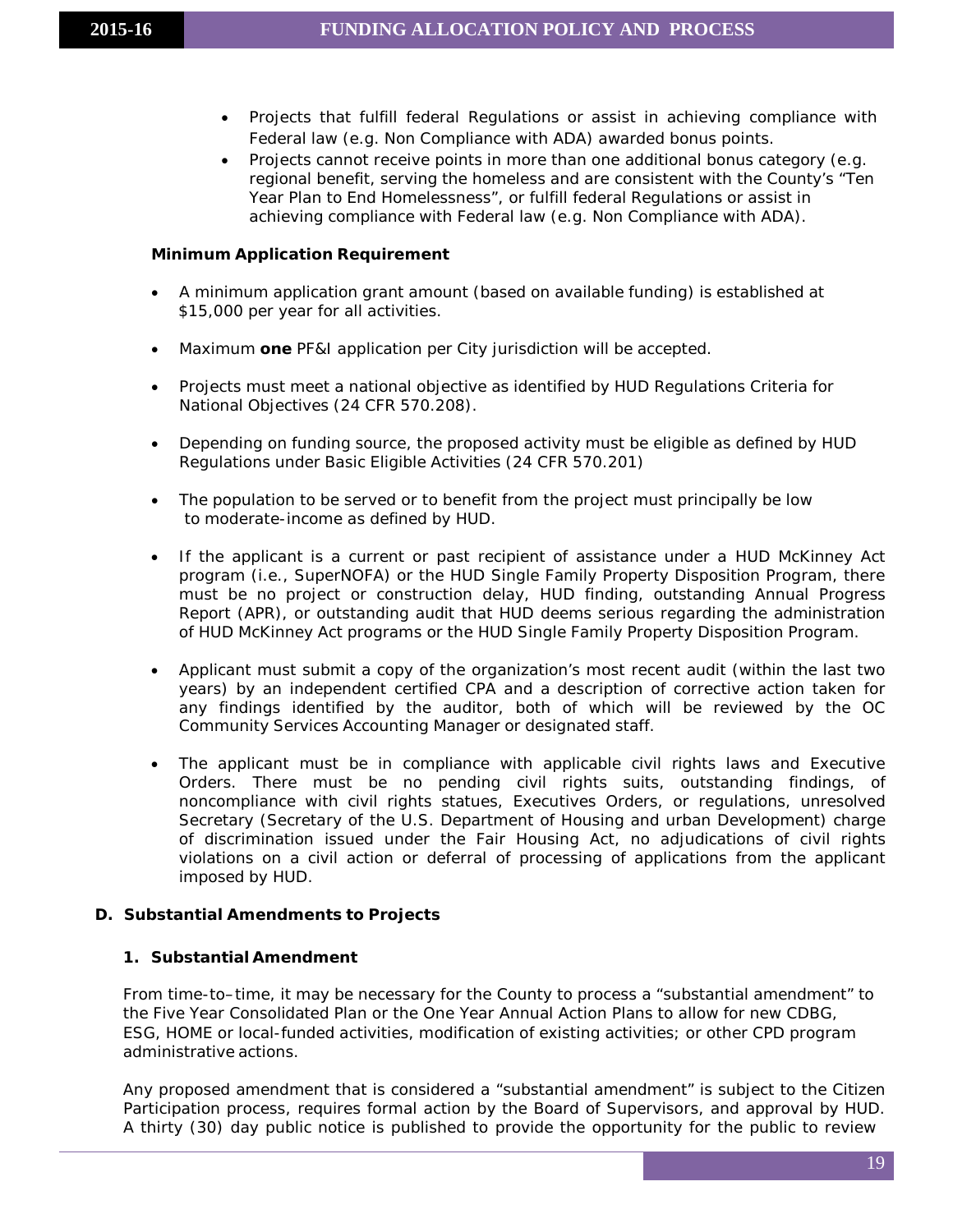and comment on the proposed substantial amendments. The County will consider all comments or views received from the public concerning proposed substantial amendments in accordance with 24 CFR 91.105 (c)(3). A summary of these comments and views, including comments or views not accepted (and the reason why) shall be attached to the substantial amendment.

The County of Orange is required by HUD [24 CFR 91.505 (b)] to identify the criteria to be used in determining if a proposed action will be considered a *Substantial Amendment.* The following criteria will be used by the County – if any one criterion applies, a substantial amendment will be required:

- 1. A new activity not previously listed and described in the Consolidated Plan/Annual Action Plan;
- 2. When a proposal is made to amend the description of an existing activity in such a way that the newly described purpose, scope, or beneficiaries differ significantly from the original activity's purpose, scope, or beneficiaries; or
- 3. An increase in the amount of Federal Community Planning Development and/or local funds allocated to an existing activity when the following apply:
	- a. An increase in funding for a public service activity in an amount greater than a 50% increase over the current funded amount.
	- b. An increase in the funding for public facility improvements/housing rehabilitation in an amount greater than a 50% increase over the current funded amount.

In an effort to efficiently utilize CDBG funds within the time frames required by HUD, the County will consider the reprogramming of unspent CDBG balances from completed and cancelled CDBG-funded activities to other eligible activities as a "Non-Substantial Amendment". In the event that any of these "administrative" reprogramming actions fall under the "substantial amendment" criteria, the proposed actions are subject to the Citizen Participation process, requires formal action by the Board of Supervisors, and subsequent approval by HUD.

The County will maintain and provide for public review a Reprogramming Action File that provides details for every reprogramming action (Substantial and Non-Substantial) taking place during the program year.

# <span id="page-19-0"></span>**E. Program Income**

Successful applicants will be required to comply with regulations set forth in 24 CFR 570.504, as well as all applicable State and Orange County regulations when reporting Program Income. Program Income is considered as funds generated by the successful applicant as a result of receiving Federal and or local funds provided in a contract with Orange County.

All Program Income accrued shall be returned to Orange County on a quarterly basis prior to the successful applicant receiving any reimbursement from grant funds provided in their contract with Orange County. By July 15, of the contract year successful applicants shall complete and submit a Year-End Program Income letter, indicating the total amount of Program Income returned to Orange County.

# <span id="page-19-1"></span>**F. Affordable Housing**

Activities associated with affordable housing such as new housing construction/acquisition project proposals, rental housing, single-family acquisition/rehabilitation, homeownership and tenant based rental assistance will be approved separately and presented to the Board of Supervisors. If the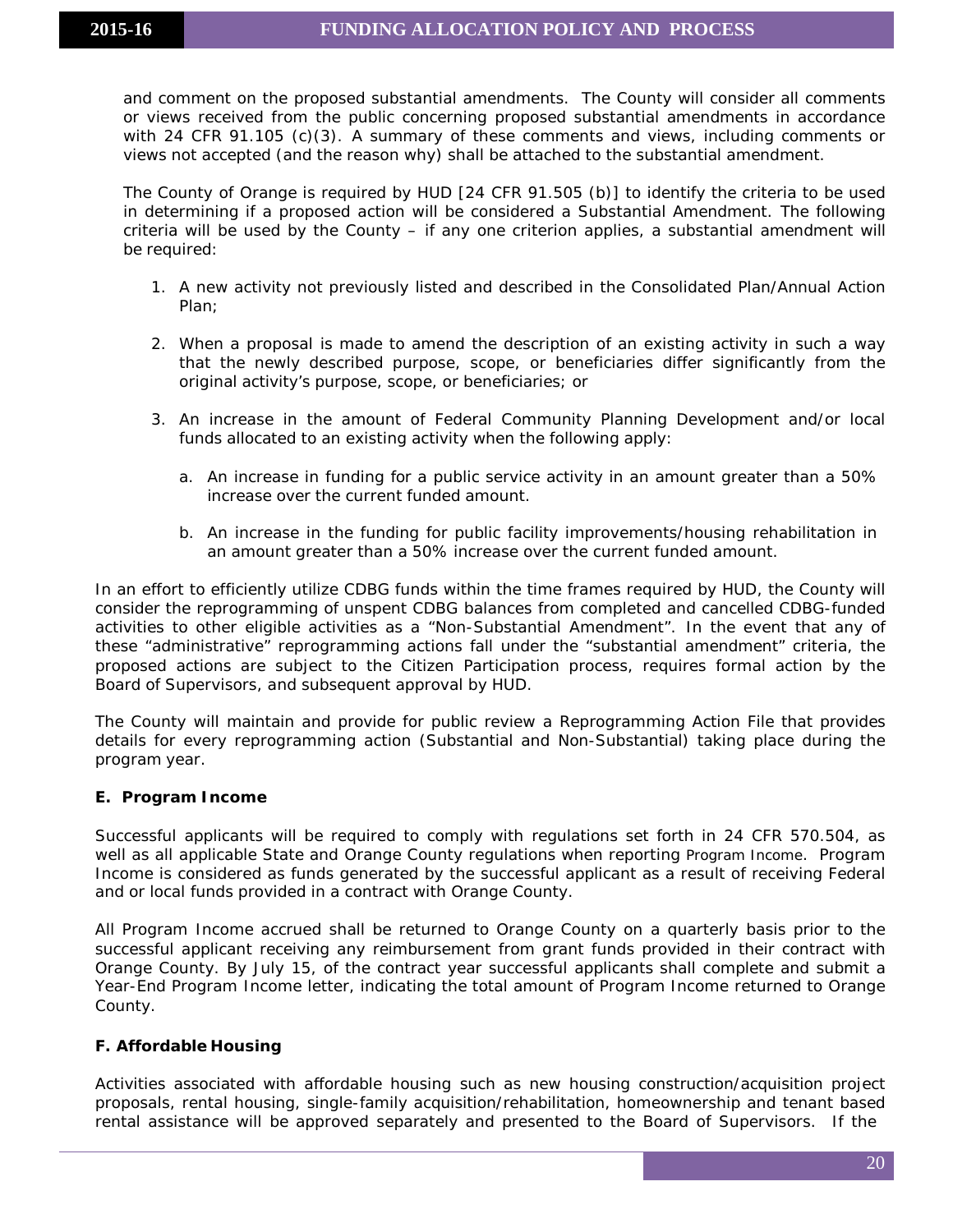County selects to do homeownership activity, it will be pursuant to the FY 2015-19 Con Plan recapture policy.

#### <span id="page-20-0"></span>**G. Performance Measurements**

Consistent with Federal Guidelines as referenced in Federal Register Notice, Vol. 70, No. 111, dated June 10, 2005 and Notice; March 7, 2006 update, OC Community Services developed a performance measurement system that identifies standardized objectives and outcomes for proposed activities, that can be reported at a national level. March 7, 2006 HUD updated guidelines. The following chart provides a brief outline of OC Community Services performance measurement system as recommended by HUD.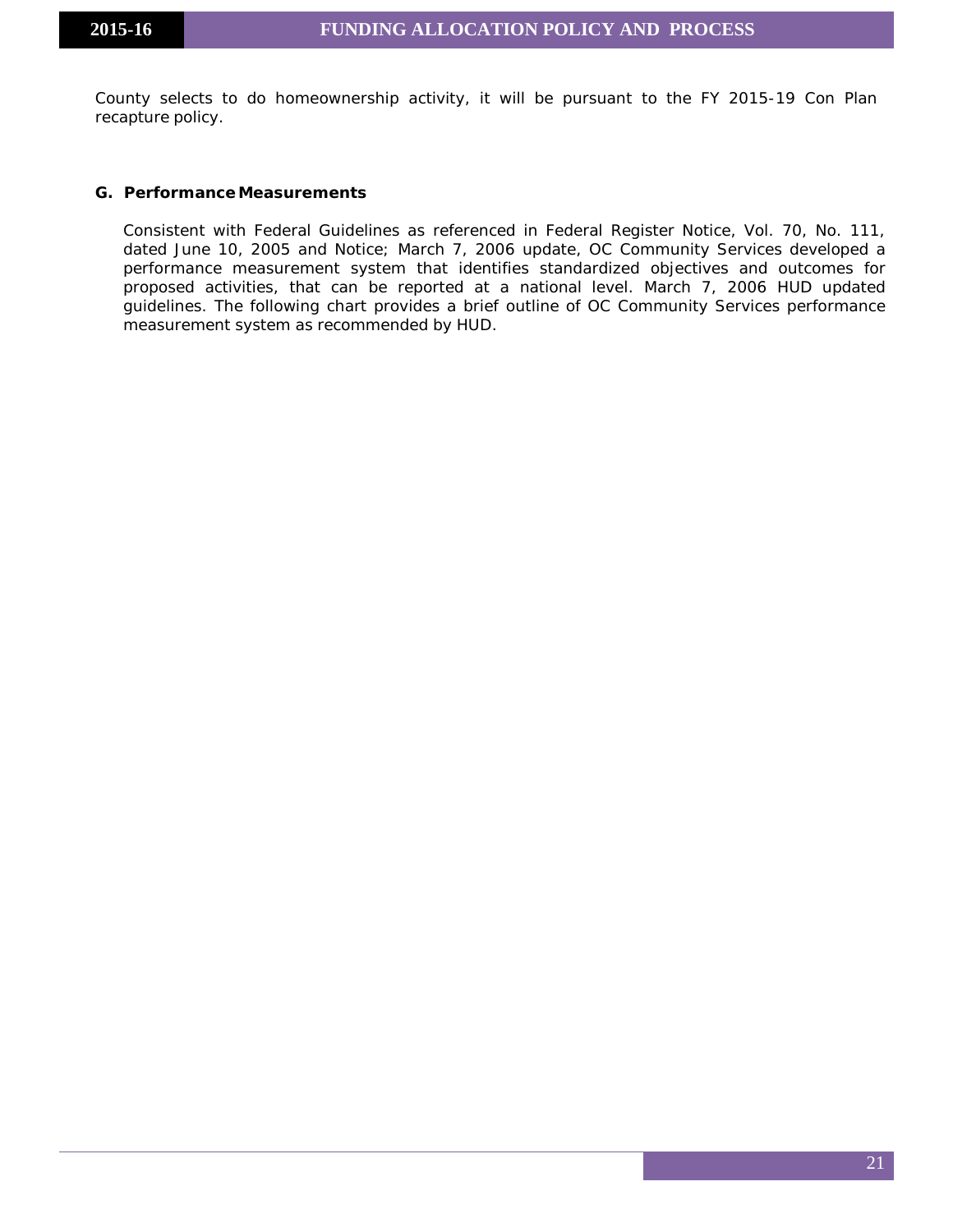#### **Table 8: PERFORMANCE OUTCOME MEASUREMENT SYSTEM**

**Step 1:** Assess Needs and Select Goals

**Step 2:** Select Objectives with Outcomes

#### **Availability/Accessibility Affordability Sustainability**

Enhance Suitable Living Environment Through New/Improved Accessibility

Create Decent Housing with New/Improved Availability

Promote Economic **Opportunity** Through New/Improved Accessibility

Enhance Suitable Living Environment Through New/Improved Affordability

Create Decent Housing with New/Improved Affordability

Promote Economic **Opportunity** Through New/Improved Affordability

Enhance Suitable Living Environment Through New/Improved Sustainability

Create Decent Housing with New/Improved Sustainability

Promote Economic Opportunity Through New/Improved **Sustainability** 

#### **Step 3:** Design Programs and Choose Activities

Housing Rehabilitation Rental Housing Production Community Facilities Public Safety **Infrastructure** Lead-based Paint Activities

HIV/AIDS Tenant-based Rental Assistance Economic Development Housing for Homeless Special Needs Housing Homeownership Assistance

Housing Counseling Public Services Code Enforcement Water/Sewer Utilities Transportation

**Step 4:** Complete the Consolidated Plan/Action Plan **Step 5**: Develop the Outcome Statement

Output (quantified) + Outcome + Activity (description) + Objective

| Number of households assisted                 | Number of persons stabilized             |
|-----------------------------------------------|------------------------------------------|
| Number of new businesses assisted             | Acres of brownfields remediated          |
| Number of jobs created/retained               | Amount of money leveraged                |
| Number of units made 504-accessible           | Number of affordable units               |
| Number of years of affordability guaranteed   | Number of housing units for HIV/AIDS     |
| Number of jobs with health care benefits      | Number of units for chronically homeless |
| Number of units meeting Energy Star standards | Number of units made lead safe           |

**Step 6**: Report (IDIS, CAPER)

For all projects report program requirements plus:

| Income levels of persons, or households (30%, 50%, 60%, or 80% of area median income) |                                              |
|---------------------------------------------------------------------------------------|----------------------------------------------|
| Number of persons, households, units                                                  | Number of communities/neighborhoods assisted |
| Current racial/ethnic and disability categories                                       | Leveraging or Match                          |

Source: Federal Register/Vol. 70, No. 111/Friday, June 10, 2005/Notices; March 7, 2006 update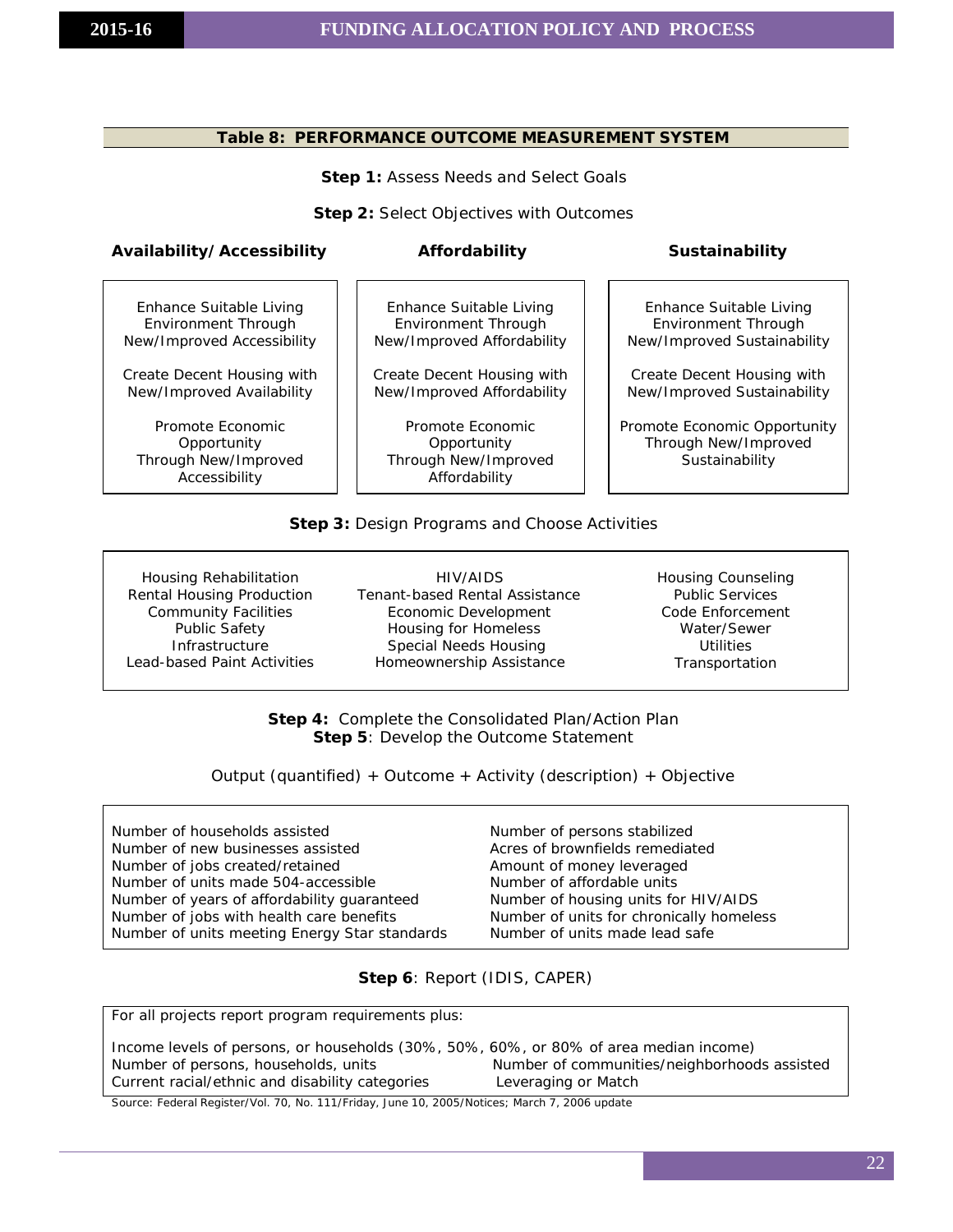#### **Performance Objectives**

No. 1 - Suitable Living Environment: In general, this objective relates to activities that are designed to benefit communities, families, or individuals by addressing issues in their living environment.

No. 2 - Decent Affordable Housing: The activities that typically would be found under this objective are designed to cover the wide range of housing possible under HOME, CDBG, HOPWA or ESG. This objective focuses on housing programs where the purpose for the project is to meet the individual family or community needs and not programs where the housing is an element of a larger effort.

No. 3 - Creating Economic Opportunities: This objective applies to the types of activities related to economic development, commercial revitalization, or job creation.

#### **Performance Outcomes**

No. 1 - Availability/Accessibility: This outcome category applies to activities that make services, infrastructure, housing, or shelter available or accessible to low and moderate-income people, including persons with disabilities. In this category, accessibility does not refer only to physical barriers, but also to making the affordable basics of daily living available and accessible to lowand moderate-income people.

No. 2 - Affordability: This outcome category applies to activities that provide affordability in a variety of ways in the lives of low-and moderate-income people. It can include the creation or maintenance of affordable housing, basic infrastructure hook-ups, or services such as transportation or day care.

No. 3 - Sustainability (Promoting Livable or Viable Communities): This outcome applies to projects where the activity or activities are aimed at improving communities or neighborhoods, helping to make them livable or viable by providing benefit to persons of low- and moderateincome or by removing or eliminating slums or blighted areas through multiple activities or services that sustain communities or neighborhoods.

The outcomes and performance monitoring process will be carried out in a transparent way, so that those whom monitor performance outcomes can make informed judgments.

As stated above, applicants are required to identify their planned performance in their budget documentation and to report on their actual performance in their Grantee Performance Report (GPR). Guidance on performance and outcome accountability documents is available by contacting:

> OC Community Services Craig Fee, Project Manager 1300 S. Grand Avenue, Bldg. B Santa Ana, CA 92705 Telephone No. (714) 480-2996 E Mail: [craig.fee@occr.ocgov.com](mailto:craig.fee@occr.ocgov.com)